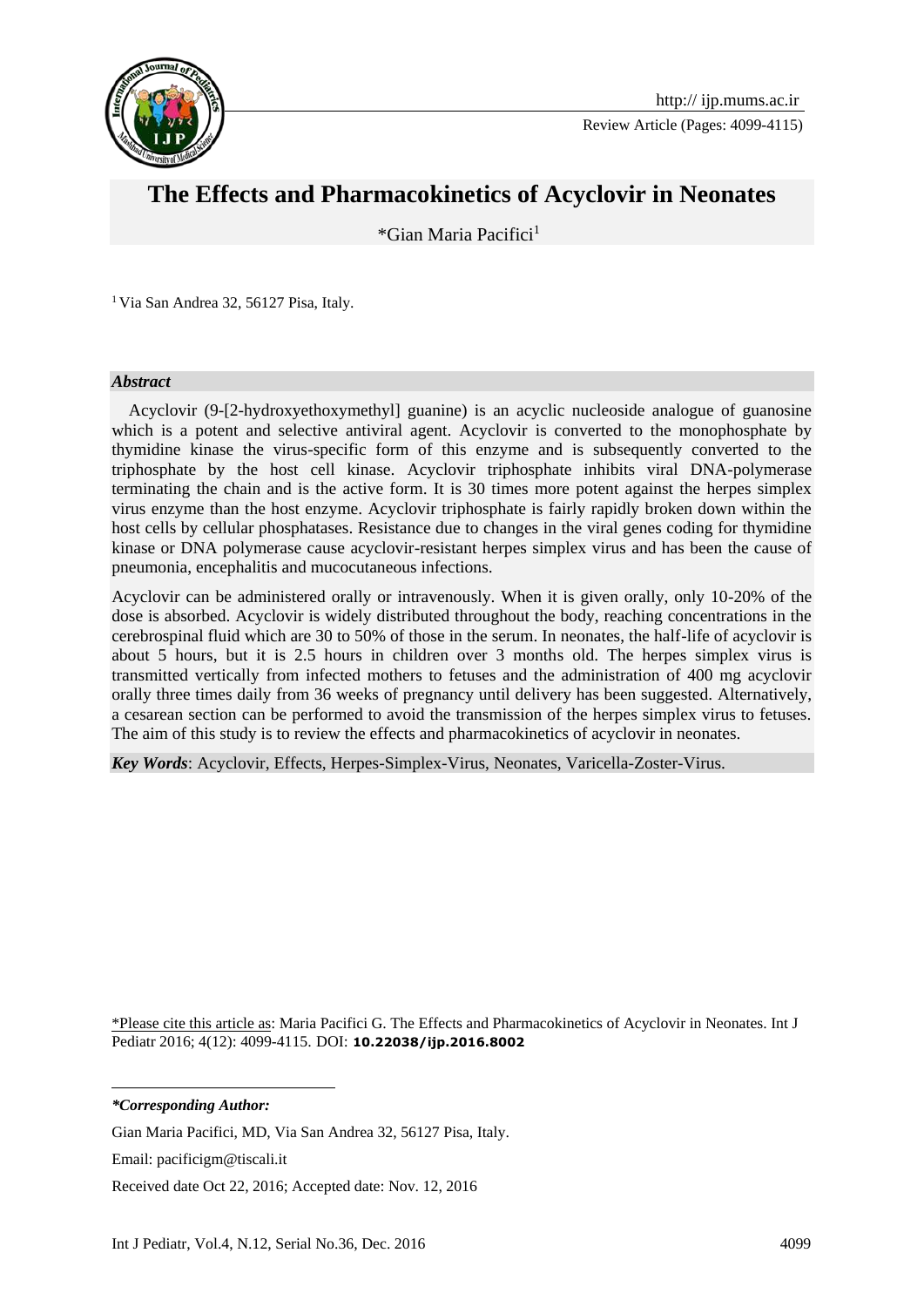#### **1-INTRODUCTION**

 Acyclovir is an acyclic guanine nucleoside analog that lacks a 3'-hydroxyl on the side chain. Acyclovir's clinically useful antiviral spectrum is limited to herpes viruses. In vitro, acyclovir is most active against herpes simplex virus type 1 (0.02-0.9 µg/ml), approximately half as active against herpes simplex virus type 2 (0.03-2.2 µg/ml), a tenth as potent against varicella-zoster virus (0.8-4.0 µg/ml), and Epstein-Barr virus, and least active against cytomegalovirus (generally >20 µg/ml) and human herpesvirus 6 (HHV-6). Uninfected mammalian cell growth generally is unaffected by high acyclovir concentrations (>50 µg/ml). Acyclovir is converted to the monophosphate and subsequently it is converted to acyclovir triphosphate the active form. Acyclovir triphosphate inhibits viral DNA synthesis. Its selectivity of action depends on interaction with two distinct viral proteins: herpes simplex virus thymidine kinase and DNA polymerase. Cellular uptake and initial phosphorylation are facilitated by herpes simplex virus thymidine kinase. The affinity of acyclovir for herpes simplex virus thymidine kinase is about 200 times greater than for the mammalian enzyme. Cellular enzymes convert the monophosphate to acyclovir triphosphate, which is present in 40-100-fold higher concentrations in herpes simplex virus infected than in uninfected cells and competes for endogenous deoxyguanosine triphosphate (dGTP) (1).

Acyclovir is used to treat herpes simplex virus infection. It is also used, along with varicella zoster immunoglobulin, to treat those with varicella zoster (chickenpox) who are immuno-incompetent. Acyclovir, first marketed in 1957, has no effect on dormant viruses and needs to be given early to influence viral replication. Oral uptake is limited and delayed and, at high doses, progressively less complete (bioavailability 12%). Acyclovir is

preferentially taken up by infected cells (limiting toxicity) and cleared by a combination of glomerular filtration and tubular secretion. Slow intravenous administration is important to prevent drug crystals precipitating in the renal tubules. Oral treatment is not recommended in the neonatal period. Signs of central nervous system toxicity, with lethargy, tremor and disorientation, will develop if poor renal function causes acyclovir to accumulate. The neonatal half-life of acyclovir is about 5 hours, but it is 2.5 hours in adults and in children over 3 months old. Acyclovir enters the cerebral system fluid and ocular fluids well. It also crosses the placenta, but there are no reports of teratogenicity (2).

Infection of herpes simplex virus can follow vaginal exposure to this virus after a variable latent period. Lesions of skin, eyes and mouth are usually the first signs, but an encephalic or a generalized illness with pneumonia and hepatitis may develop without warning even, rarely, after some weeks. The virus grows readily in cell culture, and a positive diagnosis is often possible within 2-3 days. A polymerase chain reaction test can be used to detect viral DNA in the cerebral spinal fluid in cases of suspected encephalitis. Neonates born to women with active genital infection at delivery are at significant risk of infection, the risk being very much lower (5%) with reactivated infection. Unfortunately, differentiation can be difficult, and routine cervical culture is unhelpful. Caesarian delivery can prevent the neonate becoming infected, but is of limited value if the membranes have been ruptured more than 6 hours early. Only one small trial has yet assessed whether oral acyclovir (400 mg once every 8 hours from 36 weeks' gestation until delivery) can reduce the need for cesarean delivery or risk of neonatal infection in infected mothers during pregnancy. Neonates who survive a generalized or encephalitic illness are often disabled, but long-term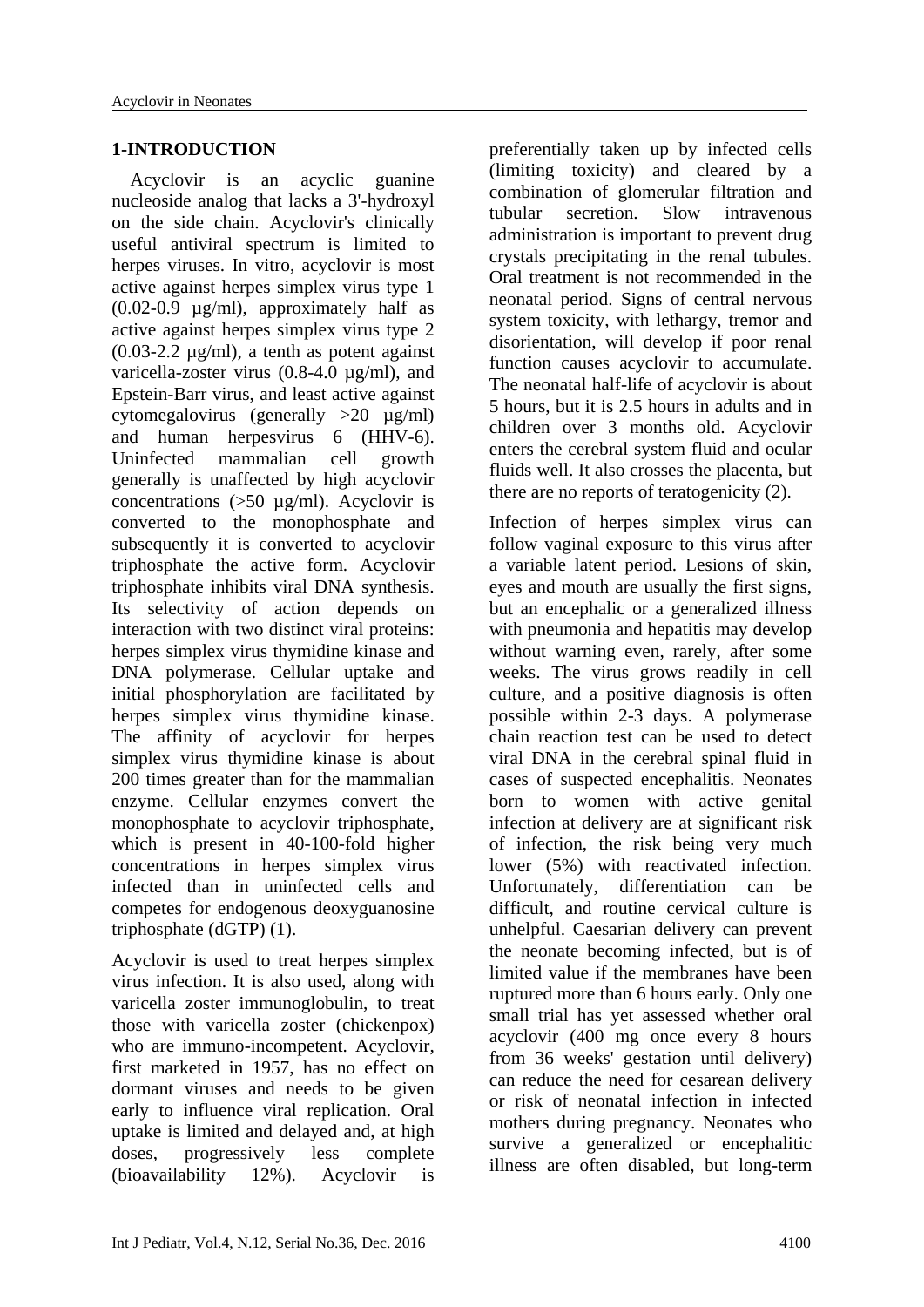oral treatment (up to 6 months) improves neurodevelopment outcomes in the survivors. A mother with recurrent facial cold sores (labial herpes) will not infect her own neonates, because both will have the same high viral antibody titer (2).

Acyclovir (9-[2-hydroxyethoxymethyl] guanine) is an acyclic nucleoside analogue of guanosine which is a potent and selective antiviral agent. It has been found to have potent in vitro antiviral activity against herpes simplex virus type 1 (50% inhibitory dose  $[ED<sub>50</sub>]$  of 0.1  $\mu$ M) (3-5). Subsequently, the effective dose 50 (ED50) for herpes simplex virus (types 1 and 2) and varicella-zoster virus was found to be 0.1 to 1.6  $\mu$ M (3, 6, 7), respectively, while inhibiting mammalian cell growth only at very high concentrations (> 300  $\mu$ M) (3, 7). This would suggest a therapeutic ratio of about 3,000 for infections with herpes simplex virus. Most strains of Cytomegalovirus appear to be relatively resistant (ED $_{50}$  >200  $\mu$ M) (7).

The selective activity of acyclovir for cells infected with herpesviruses is due to the production of 2 unique herpes-specific enzymes, an isofunctional deoxynucleoside kinase and a herpesspecific DNA polymerase. Both of these enzymes are coded for by the herpes simplex virus genome (8-11). Acyclovir is selective phosphorylated by the herpescoded deoxynucleoside kinase to its monophosphate to di- and triphosphate (12, 13). Acyclovir triphosphate is the active antiviral compound and is a selective substrate and inhibitor of the herpesvirus DNA polymerase (12, 14, 15). Acyclovir has been found to be effective in vitro and in vivo in preclinical studies for infections caused by herpes simplex virus (3, 7, 16) varicella-zoster virus (6, 7, 17), and Epstein-Bar virus (18). In man, acyclovir has been shown to be of benefit in the prophylaxis and therapy of selected herpes simplex virus infections when used

topically (19-21), orally (22), or prenatally (23-26).

# **2- MATERIALS AND METHODS**

## **2-1. Literature Search**

The following databases were searched for relevant papers and reports: MEDLINE, CINAHL, EMBASE, Google scholar and PubMed as search engines; August 2016 was the cutoff point. Key references from extracted papers were also hand-searched.

## **2-2. Search Terms**

Combinations of search terms from three categories ("Neonetes" keyword AND "Pharmacokinetics acyclovir neonate" and "Effects acyclovir neonate" keyword AND "Infants" keyword), were used to search for the relevant literature. In addition, the books Neonatal Formulary (2) and NEOFAX by Young and Mangum (27) were consulted.

# **3-RESULTS**

## **3-1. Uses**

 Treatment of neonatal herpes simplex infections, varicella zoster infections with central nervous system and pulmonary involvement, and herpes simplex encephalitis (27).

## **3-2. Adverse effects/Precautions**

Neutropenia occurs in approximately 20% of infants - decrease dose or treat with granulocyte colony stimulation factor, if absolute neutrophil count remains less than  $500/mm^3$ . . Phlebitis may occur at intravenous site due to alkaline pH of 10. Risk of transient renal dysfunction and crystalluria is minimized by slow infusion rates and adequate infant hydration. Resistant viral strains may emerge during long-term therapy; these infants are at high risk for progressive life-threatening disease (27). Antiviral drug that is preferentially taken up by infected cells; inhibits viral DNA synthesis. Cerebral spinal fluid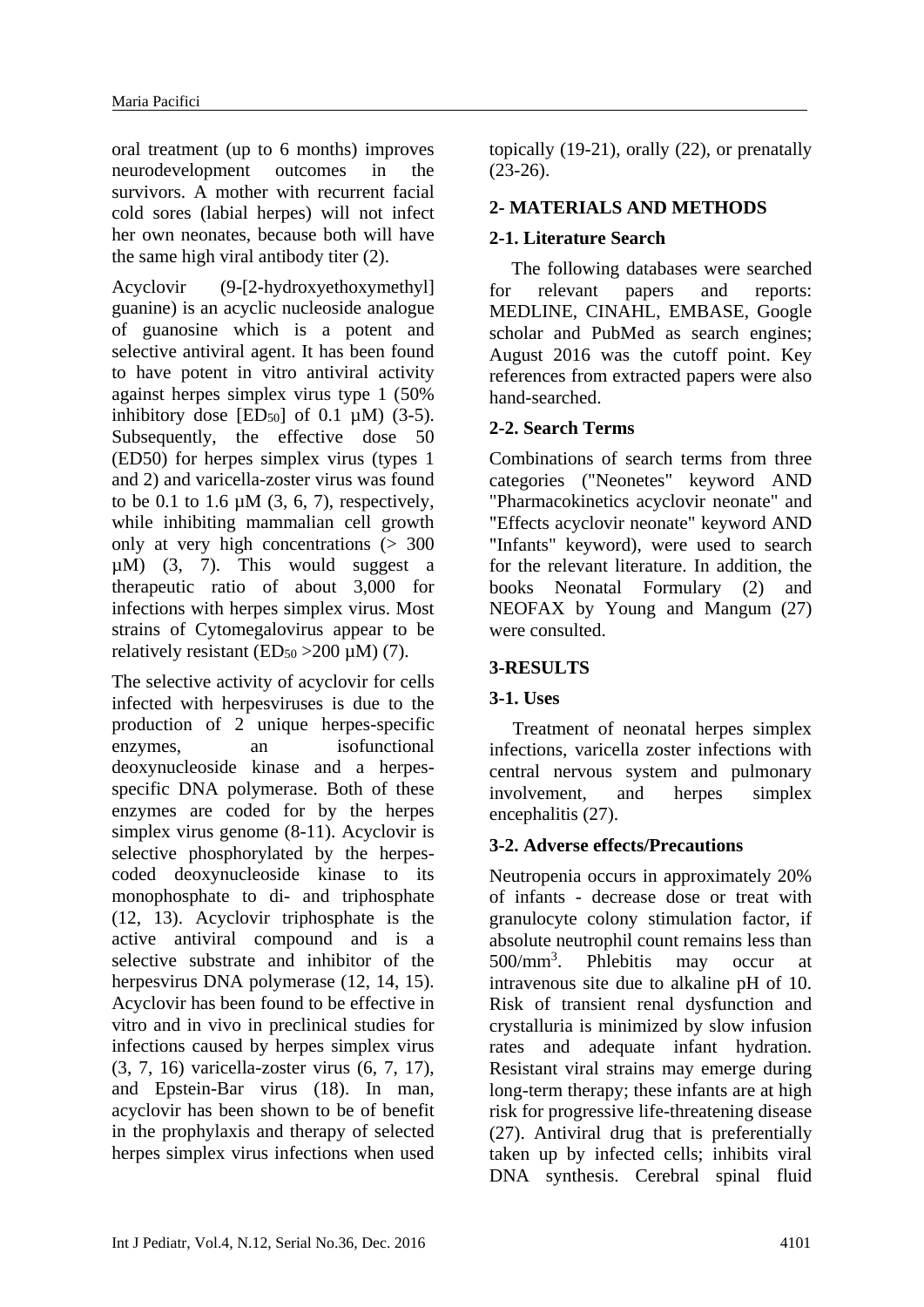concentrations are 30 to 50% of serum concentrations. Oral absorption is 15 to 30%. Most of the administered dose of acyclovir is excreted unchanged in urine primarily via glomerular filtration and tubular secretion. Protein binding and metabolism are minimal. Serum half-life is 3 to 4 hours in neonates with normal renal and hepatic functions. In neonates, the dose of acyclovir is 20 mg/kg every 8 hours administered by syringe pump over 1 hour. The dosing interval is prolonged in premature infants < 34 weeks postmenstrual age or hepatic failure. The treatment of localized herpes simplex infection should be 14 days, and disseminated or central nervous system infection should be treated for 21 days. Infusion solution should be no greater than 7 mg/ml. For chronic suppression 75 mg/kg per dose orally every 12 hours should be given (27).

## **3-3. Use of acyclovir in premature and term neonates**

Nine infants with symptomatic infections caused by herpes simplex virus or cytomegalovirus were treated with acyclovir. Five infants had infections caused by herpes simplex virus and 4 infants were infected by cytomegalovirus. At the onset of therapy, the infants ranged in weight from 880 to 4,550 grams. Five were premature. Eight of the nine infants were less than four weeks of age at the time of enrollment in the study, the ninth infant was a premature infant who was 60 days old. Acyclovir was administered intravenously at a dosage of 5 to 15 mg/kg every eight hours for 5 to 10 days. The peak serum acyclovir levels ranged from 20 to 163 µM and the trough levels ranged from 1 to 129 µM. The doses, the peak and trough concentrations of acyclovir in neonates are summarized in **Table.1**.

The variation in peak serum acyclovir levels in different infants receiving the same dosage on a weight basis was large,

but correlated with the expected renal maturity of the individual infant. Hematologic values improved during therapy. No renal toxicity was noted. All of the infants survived, including the five with herpes simplex infection (28).

## **3-4. Pharmacokinetics of acyclovir in the term human pregnancy and neonates**

The antiviral acyclovir administration has been used effectively to suppress genital herpes simplex virus recurrences in nonpregnant adults. Its administration to pregnant women with recurrent genital herpes virus may reduce herpes simplex virus recurrences and thus may decrease the cesarean section rate among this population (29). The mothers enrolled in the study were from 27 to 39 years old (mean, 31.7 years old), mostly white, gravid 1 to 4 (mean, 2.1), and had recognized genital herpes for 1 to 10 years (mean, 4.4). During the pregnancies studied, these women had 1 to 10 (mean, 3.7) herpes simplex virus recurrences. The acyclovir courses ranged between 3 and 29 (mean, 13.7) days' duration.

Acyclovir was well tolerated by the mothers; there were no complaints of nausea, vomiting, headache, or other symptoms, and in all cases the complete blood count with differential cell count, alanine aminotransferase, aspartate aminotransferase, bilirubin, creatinine, blood urea nitrogen, and urinalysis (including no crystalluria) were normal on days 1, 6, and 11 or the last day of therapy. At birth, all infants appeared normal and were given Apgar ≥8.

The cord blood count with differential cell count, alanine aminotransferase, aspartate aminotransferase, bilirubin, creatinine, blood urea nitrogen, and urinalysis values were normal. Except for a delay in the closure of the ducts arteriosus of one infant, there were no postnatal complications, and at 6 months of age all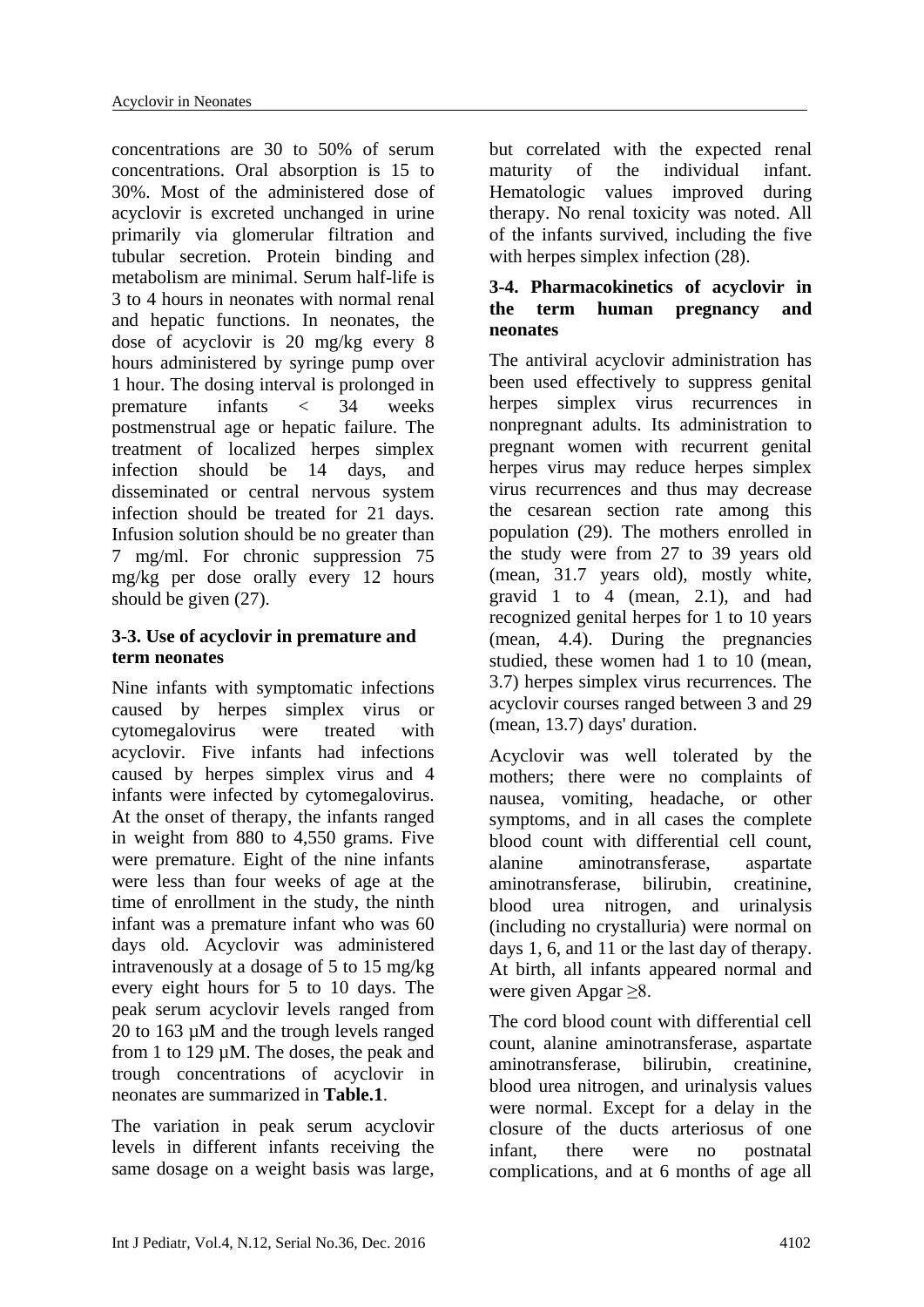infants were reportedly normal. The peripartum acyclovir levels in mothers and fetuses are shown in **Table.2**.

#### **3-5. Acyclovir pharmacokinetics in neonates with herpes virus infection**

Acyclovir pharmacokinetics is accurately described by a two-compartment open model (30). The volume of distribution at steady state is about two-thirds of the body weight. The half-life of its beta phase of elimination is about three hours with normal renal function and increases to about 18 hours with anuria. Hemodialysis removes about 60 percent of the acyclovir in the body. The pharmacokinetics is independent of dose at least up to 15 mg/kg. Acyclovir is minimally (15%) protein-bound and only a small percentage (15%) of an intravenous dose is metabolized in persons with normal renal function. Acyclovir is eliminated primarily by glomerular filtration with a small addition from tubular secretion. The toxicity of acyclovir seems to be acceptably low. Local irritation with extravasation exists. Transient glomerular dysfunction is occasionally seen after bolus administration. Other side effects remain to be clearly established.

The peak acyclovir plasma levels occurred between 1.5 and 3 hours after the dose was administered orally  $(29)$ . The mean + standard deviation (SD) acyclovir plasma levels at 1.5 hours for the 200 and 400 mg doses were  $1.7+0.6$  and  $2.3+1.0$   $\mu$ M, respectively. One infant in the 200 mg dose group appeared to absorb acyclovir unusually well. In this neonate acyclovir levels were evaluated by a statistical technique that tests extreme observation in a sample. Her 1.5-hour value rose above the 95th percentile of the sampling distribution and therefore was excluded from the data analysis. The mean acyclovir plasma levels for the 200 and 400 mg doses, respectively, were 1.4+1.3 and 2.4+0.9 µM, at 3 hours after the dose, and  $0.5+0.1$  and  $1.0+0.5$  µM at 6 hours after

the dose. Plasma acyclovir trough and peak concentrations obtained on days 6 and 11 were similar. The mean  $+$  SD plasma trough values acyclovir in the 200 and 400 mg dose groups were 0.7+0.3 and 0.8+0.6 µM, respectively. During steadystate, the 400 mg dose group's mean peak levels (3.3+1.0 µM) increased as compared with the first-dose mean peak level  $(2.3+1.1 \mu M)$ , whereas the suggestion of acyclovir accumulation was not seen during steady-state in the 200 mg dose group with a steady-state mean acyclovir of  $1.9+1.0 \mu M$  and a mean first dose peak of  $1.7+0.6$   $\mu$ M. The mean ratio of the maternal/cord acyclovir plasma levels was 1.3+0.3. Acyclovir concentrations in the amniotic fluid  $(1.87 \text{ to } 15.5 \text{ uM}, \text{ n=6})$  were found to be three to six times higher than the corresponding cord plasma levels. The mean maternal acyclovir plasma level is higher than that obtained from the newborn shortly after the last dose of acyclovir. However, the maternal mean acyclovir levels dropped more rapidly than that of the newborn, although maternal and infant were similarly low by 16 to 48 after the last dose. Acyclovir taken orally at doses of 600 to 1,200 mg/day for 3 to 29 days, was well tolerated by women late in pregnancy and did not accumulate or cause adverse effects in their newborn infants.

Hintz et al. (31) described the pharmacokinetics of acyclovir in neonates (birth to 3 months) with herpes simplex virus types 1 or 2 infections, symptomatic cytomegalovirus or progressive lifethreatening acquired cytomegalovirus disease enrolled in the study. Infants were treated at 5, 10, or 15 mg/kg acyclovir per dose. Acyclovir was administered intravenously and the dose was determined by the infant's age and clinical condition at the discretion of the clinical investigator. Five mg/kg per dose were given to 5 boys and 2 girls, to 5 infants with cytomegalovirus infections and 2 infants with herpes simplex virus. Infants ranged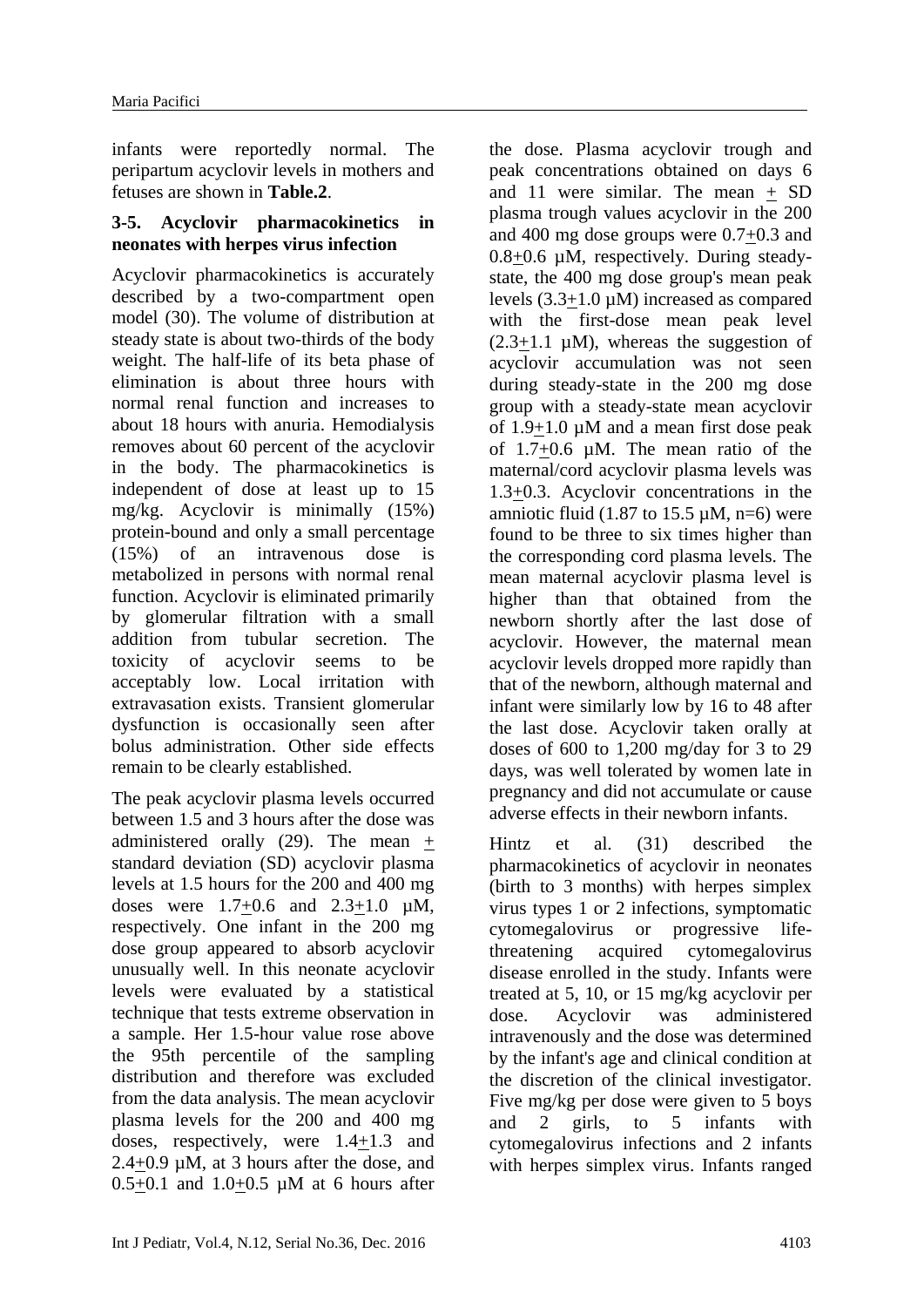in age from 4 days to 2 months. Ten mg/kg per dose were given to 2 boys and 5 girls, 4 infants with cytomegalovirus infections, and 3 infants with herpes simplex virus infections; they ranged in age from 4 to 105 days. Three boys and one girl received 15 mg/kg per dose. Two had cytomegalovirus infections and 2 infants had herpes simplex virus infections; they ranged in age from 4 to 105 days. Acyclovir was administered in intravenous fluid volume and the acyclovir content was determined by the infant's age and clinical condition at the discretion of the clinical investigator, given as 60 min infusions by pump, every 8 hours. The concentration of acyclovir in the infusion fluid did not exceed 1 mg/ml. Therapy continued for 5 to 10 days in neonates with herpes simplex infections, and for 10 days in infants with cytomegalovirus infections. All infants received 10 days of acyclovir, except those receiving 10 mg/kg acyclovir per dose, whose duration of therapy ranged from 4 to 10 days. Infants were first entered at a dosage of 5 mg/kg per dose. In the absence of drug-related toxicity at this dosage, the level was raised to 10 and again to 15 mg/kg per dose. The mean plasma peak and trough acyclovir concentrations are summarized in **Table.3**.

The peak and trough acyclovir concentrations achieved varied in neonates treated at each dosage. For example, at 5 mg/kg per dose, the peak acyclovir levels ranged from 14.3 to 50.6 µM, and trough levels ranged from 1.3 to 11.6 µM. Pharmacokinetic parameters for 3 neonates at each dosage are reported in **Table.4**. The mean slow disposition half-life values (t<sub>1/2β</sub>) were 4.03+1.56 hours for 5 mg/kg per dose, 4.07+1.53 hours for 10 mg/kg per dose, and 3.24+0.69 hours for 15 mg/kg, with an overall mean of 3.78+1.21 hours. The mean total body clearances were 122+51, 98+34, and 108+43 ml/min/1.73m<sup>2</sup>, respectively, for each dosage, with an overall mean of 109+39

ml/min/1.73m<sup>2</sup>. The mean  $\pm$  SD percent urinary recovery of acyclovir administered to neonates for 5 patients at 5 mg/kg per dose was  $62.2+19.9\%$  with a range of 31.8 to 87.6%; for 6 patients at 10 mg/kg per dose, the mean was  $62.1+19.4\%$  (range, 34.3 to 103.0%); for 3 patients at 15 mg/kg/dose, the mean was 72.4+26.0% (range, 40.2 to 116.4%). The mean concentration of acyclovir excreted in urine for the 6 patients at 5 mg/kg per dose was 121+96 µg/ml (range, 37 to 356 µg/ml); for the 6 infants at 10 mg/kg per dose, the mean was 178+121 µg/ml (range, 23 to 477  $\mu$ g/ml); for the 3 patients at 15 mg/kg per dose, the mean was 463+198  $\mu$ g/ml (range, 138 to 816  $\mu$ g/ml).

The mean plasma peak and trough acyclovir concentrations increased in a dose-depended manner: each increment in dosage produced an equivalent rise in the mean acyclovir concentration. For these neonates, as the dosage rose three-fold from 5 mg/kg dose to 15 mg/kg per dose, the mean peak acyclovir concentrations also increased three-fold from 30.0+9.9  $\mu$ M to 86.1 $\pm$ 23.5  $\mu$ M. Mean trough acyclovir levels increased similarly. At each dosage, the mean trough acyclovir levels were approximately 20% of mean peak acyclovir concentrations.

At the lowest dosage, the acyclovir plasma levels achievable in neonates were approximately 200 times the 50% inhibitory dose for herpes simplex virus type  $1$  (0.15  $\mu$ M), 20 times that for herpes simplex virus type 2 (1.62  $\mu$ M), and 10 times that for varicella zoster virus (3.75 µM), but equal to or less than that for cytomegalovirus (30 to 200  $\mu$ M) (32). The acyclovir half-life for neonates was doseindependent, with a mean value of 3.78+1.21 hours. This half-life is slightly higher than the mean values reported for adults, which ranged from 2.60 to 3.16 hours. Renal excretion is the major route of acyclovir elimination with most of the drug being excreted un-metabolized. At all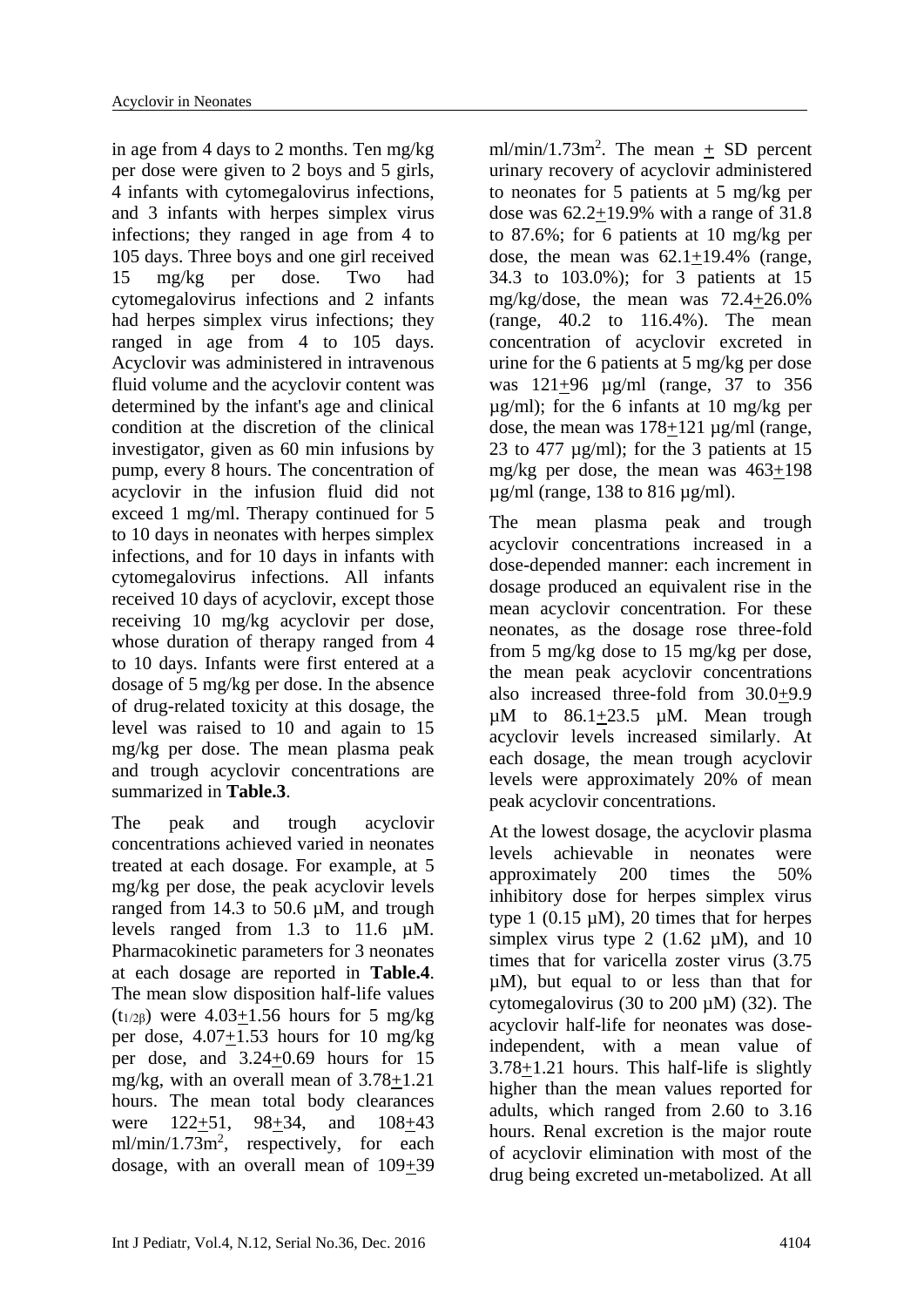three dosages, the mean urinary recovery was approximately 65%, with a range of 62.2 to 72.4%. For each dosage, the acyclovir pharmacokinetic parameters, total body clearance, distribution volume at steady-state, and the elimination halflife were consistent, as has been shown for adults in single-dose studies (33, 34). The acyclovir half-life for neonates was doseindependent, with a mean value of 3.78+1.21 hours. This half-life is slightly higher than the value reported for adults, which ranged from 2.60 to 3.16 hours (33, 34). Renal excretion is the major route of elimination with most of the drug being excreted non-metabolized (35).

At all three dosages, the mean urinary recovery of acyclovir was approximately 65%, with a range of 62.2 to 72.4%. These rates are comparable to those reported from single-dose studies of adults (33, 34). In previous acyclovir pharmacokinetic studies, renal clearances have been shown to be approximately three times higher than creatinine clearances, indicating that acyclovir is excreted by both glomerular filtration and renal tubular secretion (33, 35). This excretion pattern results in the passage of large amounts of acyclovir through the renal tubular collecting system. Renal toxicity might be a problem if acyclovir urine concentration in neonatal urine exceeds the acyclovir solubility (1.3 mg/ml in bladder urine). Acyclovir is well tolerated in neonates with herpes simplex infection without signs of clinical or laboratory toxicity (31). The mean acyclovir concentration in urine did not exceed the solubility of acyclovir in bladder urine (1,300 µgrams/ml).

#### **3-6. Pharmacokinetics of oral acyclovir in neonates and infants: a population analysis**

Tod et al. (36) determined the median and the 5th and 95th percentiles of pharmacokinetic parameters (post hoc estimate) following an oral suspension of acyclovir given to children younger than 2

years of age in order to support the proposed dosing regimen (24 mg/kg of body weight three times a day for patients younger than 1 month of age or four times a day otherwise). Children younger than 2 years with herpes simplex virus or varicella-zoster virus infections were enrolled in a multicenter study. Children were treated for at least 5 days with an acyclovir oral suspension. Plasma samples were obtained at steady state, before acyclovir administration, and 2, 3, 5, and 8 h after acyclovir administration. Data for 79 children were considered in the pharmacokinetic study. Acyclovir clearance was related to the estimated glomerular filtration rate, body surface area, and serum creatinine level. The distribution volume was related to body weight. The elimination half-life decreased sharply during the first month after birth, from 10-15 hours to 2.5 hours. Bioavailability was 0.12.

The interindividual variability was less pronounced when the parameters were normalized with respect to body weight. Hence, dosage adjustment by body weight is recommended for this population. Simulations showed that the length of time that acyclovir remains above the 50% inhibitory concentration during a 24-h period was more than 12 hours for herpes simplex virus but not for varicella-zoster virus. The proposed dosing regimen seems adequate for the treatment of herpes simplex virus infections, while for the treatment of varicella-zoster virus infections, a twofold increase in the dose of acyclovir seems necessary for children older than 3 months.

The mortality rate of infants with disseminated herpes simplex virus infections remains at 57%. The mortality rate for herpes simplex encephalitis alone is 15% and approximately 54% of survivors have been found to be moderately or severely neurologically impaired at 1 year of age (34, 35). These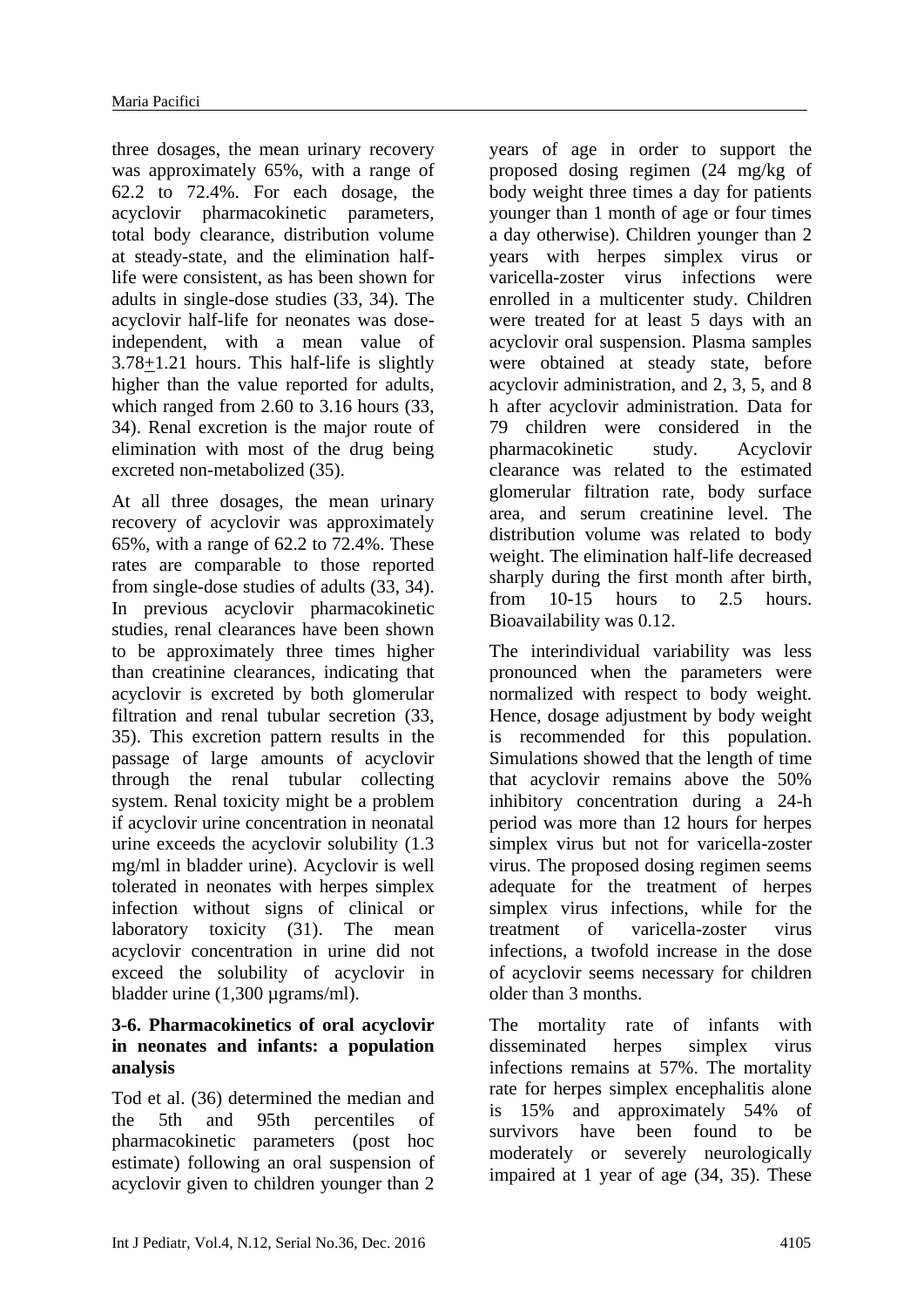mortality and morbidity rates are particularly concerning, because they were determined in a series of patients who received approved treatment regimens with enteral antiviral therapy (37, 38). Neurologic impairment is not limited to those infants who have involvement of the central nervous system which is recognized during the initial infection. Fourteen percent of infants whose initial herpes simplex type-2 infection appeared to be confined to skin, eyes or mouth subsequently developed neurologic impairment characteristic of herpes simplex virus (39). These observations have strengthened earlier indications that the cause of the poor prognosis in children with herpes simplex infection may not be restricted to injuries associated with the initial infection, but rather may also be related to later activation or dissemination to the central nervous system (40-43). Because of these concerns, some children with dermal recurrences are prescribed courses of treatment with oral acyclovir in an effort to preserve neurologic well-being (37). Herpes simplex virus lesions recur in 8 to 30% of infants who receive a course of parenteral antiviral therapy for an initial infection. Long-term acyclovir is used by some clinicians to prevent recurrent herpes simplex disease (44).

Rudd et al. (44) described 9 infants who were treated with doses of oral acyclovir which were chosen to achieve 2-hour plasma concentrations of  $\geq 2$  µg/ml. Eight infants had herpes simplex virus encephalitis and one had multiple recurrences of dermal and ocular disease. The target plasma concentrations were chosen in order to attain acyclovir cerebral fluid distribution ( $\leq 50\%$  plasma) for estimated ID<sup>30</sup> of herpes simplex virus type 2 strains of 0.1 to 0.5 µg/ml. One of 9 infants developed symptomatic recurrences of the central nervous system and none of the remaining 8 infants experienced recognized dermal or neurologic recurrences of herpes simplex virus disease. Renal and neurologic status were routinely monitored and no signs of acyclovir toxicity were observed. Plasma concentration of acyclovir  $> 2 \mu$ g/ml may be achieved with average oral doses of 1,340 mg/m<sup>2</sup> /dose (1,000 to 1,740 mg/m<sup>2</sup>/dose) given at 12-hours intervals.

Neonatal herpes simplex virus acquired peripartum or postnatally can be classified into three clinical conditions: skin, eye and/or mucous membrane disease, central nervous system disease and disseminated disease (45). Classification is not a discrete entity, with skin, eye and mucous membrane disease sometimes progressing to central nervous system involvement. This classification has both therapeutic and prognostic implications; with skin, eye and mucous membrane disease treated with a 14- day course of acyclovir, and concomitantly less morbidity, as compared to central nervous system and disseminated disease, treated with a minimum of a 21- day course of acyclovir (46). The use of polymerase chain reaction on cerebral spinal fluid for more accurate and rapid diagnosis and the application of high doses of acyclovir as therapy has lessened mortality from herpes simplex disease (47, 48).

It is postulated that the dismal outcomes from central nervous disease and residual mortality from disseminated disease could be aborted or lessened with earlier initiation of acyclovir. However, this is complicated by the fact that skin, eye and mucous membrane lesions are often absent with the disseminated or central nervous system disease and sometimes have an atypical appearance. Therefore, there has been increasing use of acyclovir for infants with suspected sepsis in the first 6 weeks of life. The neonatal herpes simplex virus infection is difficult to diagnose and consequently there has been a move towards using more empiric acyclovir. Vanderpluym et al. (49) reviewed the use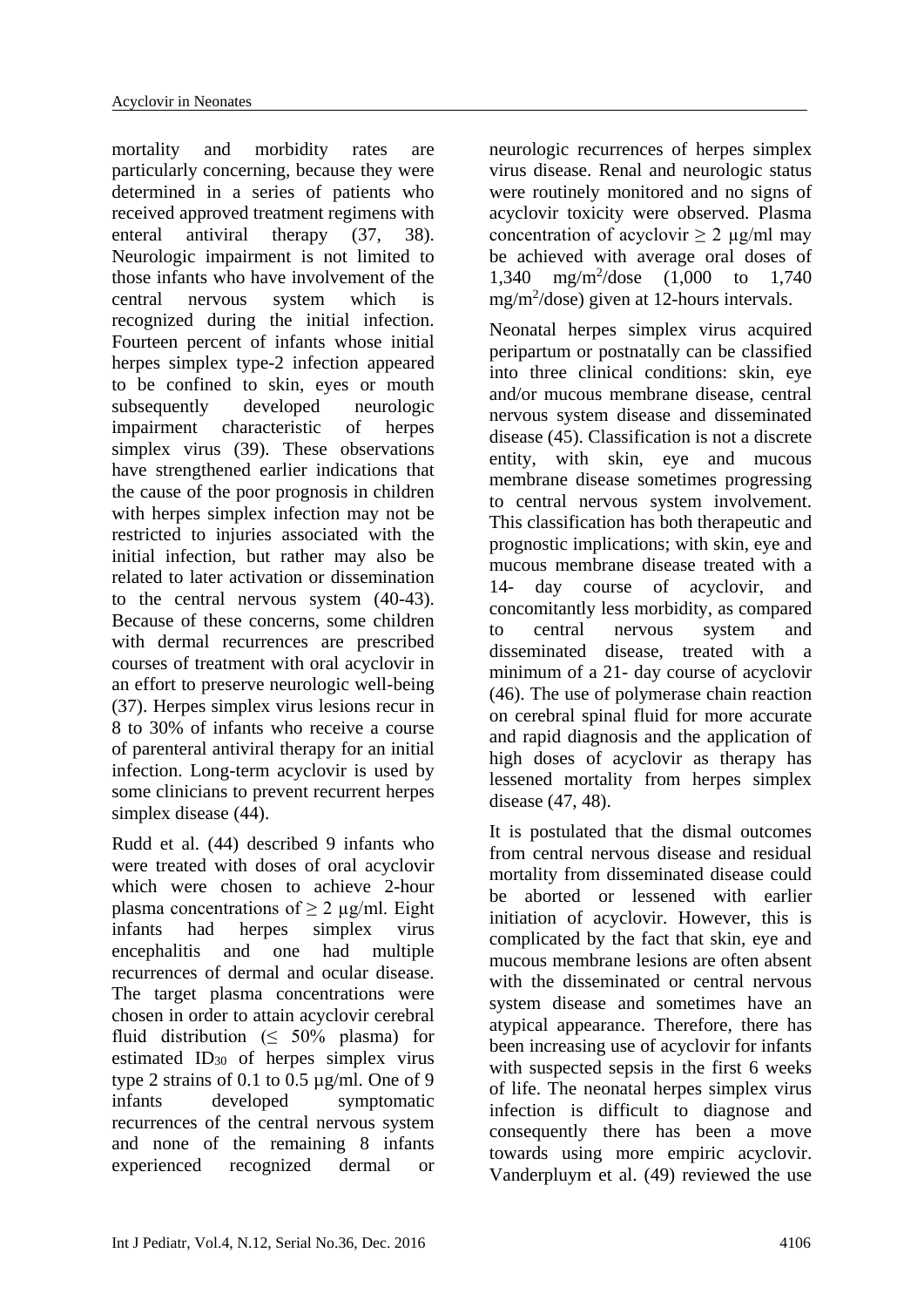of acyclovir to optimize future management of neonatal herpes simplex virus infection. Charts were reviewed for infants of intravenous acyclovir up to day 43 of life. Acyclovir was started for possible  $(n=115)$  or proven  $(n=3)$  herpes simplex virus infection. Six of the infants with possible herpes simplex virus infection later had proven herpes simplex virus infection. Seizures (34%), hemodynamic instability (29%) and skin lesions (24%) were the most common indications for acyclovir treatment. Among 118 infants, 106 (90%) had cerebrospinal fluid and 82 (69%) had at least one surface swab for herpes simplex virus, but 4 (3%) had no specimens submitted for herpes simplex virus detection. Acyclovir was continued for 3.9+3.5 days in the infants with no proven herpes simplex virus disease. Possible nephrotoxicity from acyclovir was recorded in 3 of these 109 infants and in none of the infants with proven herpes simplex disease. Clinicians should primarily consider the diagnosis of neonatal herpes simplex virus infection when confronted with a neonate with seizures, hemodynamic instability or suspicious skin lesions, but need to consider the diagnosis more often if all cases are to be treated at first presentation. Often incomplete investigations to rule out neonatal herpes simplex virus infection. Adverse events from acyclovir appear to be uncommon when the drug is used for suspected neonatal herpes simplex virus disease. The infants with proven herpes simplex virus infection are reported in **Table.5**.

## **3-7. Preventing herpes simplex virus transmission to the neonate**

Neonatal herpes simplex virus infection can have severe consequences. Skin, eye and mouth infection is rarely fatal, but disseminated or central nervous system disease has a mortality of 80% in the absence of therapy, and most surviving infants have neurological sequelae.

Acyclovir therapy can improve the outcome of neonatal herpes but is often delayed due to the early non-specific symptoms of the disease (46). Even with early therapy, some infants develop disseminated infections of central nervous system complications. The virus is usually vertically transmitted to the neonate from an infected mother during delivery. As such, the optimal strategy for reducing the morbidity of neonatal herpes is to prevent the neonate from acquiring herpes simplex virus infection at delivery. The highest risk of neonatal infection occurs when the mother sheds herpes simplex virus at labour, which happens more frequently in women who acquire genital herpes in the third trimester. Therefore, one approach for reducing maternal-fetal transmissions is to prevent herpes simplex virus acquisition in late pregnancy. Definitive classification of genital herpes simplex virus infection during pregnancy as either primary, non-primary first episode or recurrent can be accomplished only when clinical evaluation is accompanied by laboratory testing, including the use of glycoprotein G (gG-1 in HSV-1 and gG-2 in HSV-2) specific serological test. The serological status of the mother's sexual partner should be considered when determining her risk of infection. The use of weekly viral cultures in pregnant women with confirmed genital herpes is not warranted, as they do not predict an infant's risk of acquisition of herpes simplex virus at delivery and are not costeffective. High-risk susceptible women should be counseled about abstinence and reducing oral-genital contact near term.

Observational studies suggest that caesarean section can reduce transmission of neonatal herpes, and is warranted for women who shed herpes simplex virus at delivery, although different countries vary in their approach to caesarian sections and so universal recommendations are not available. If maternal antiviral therapy is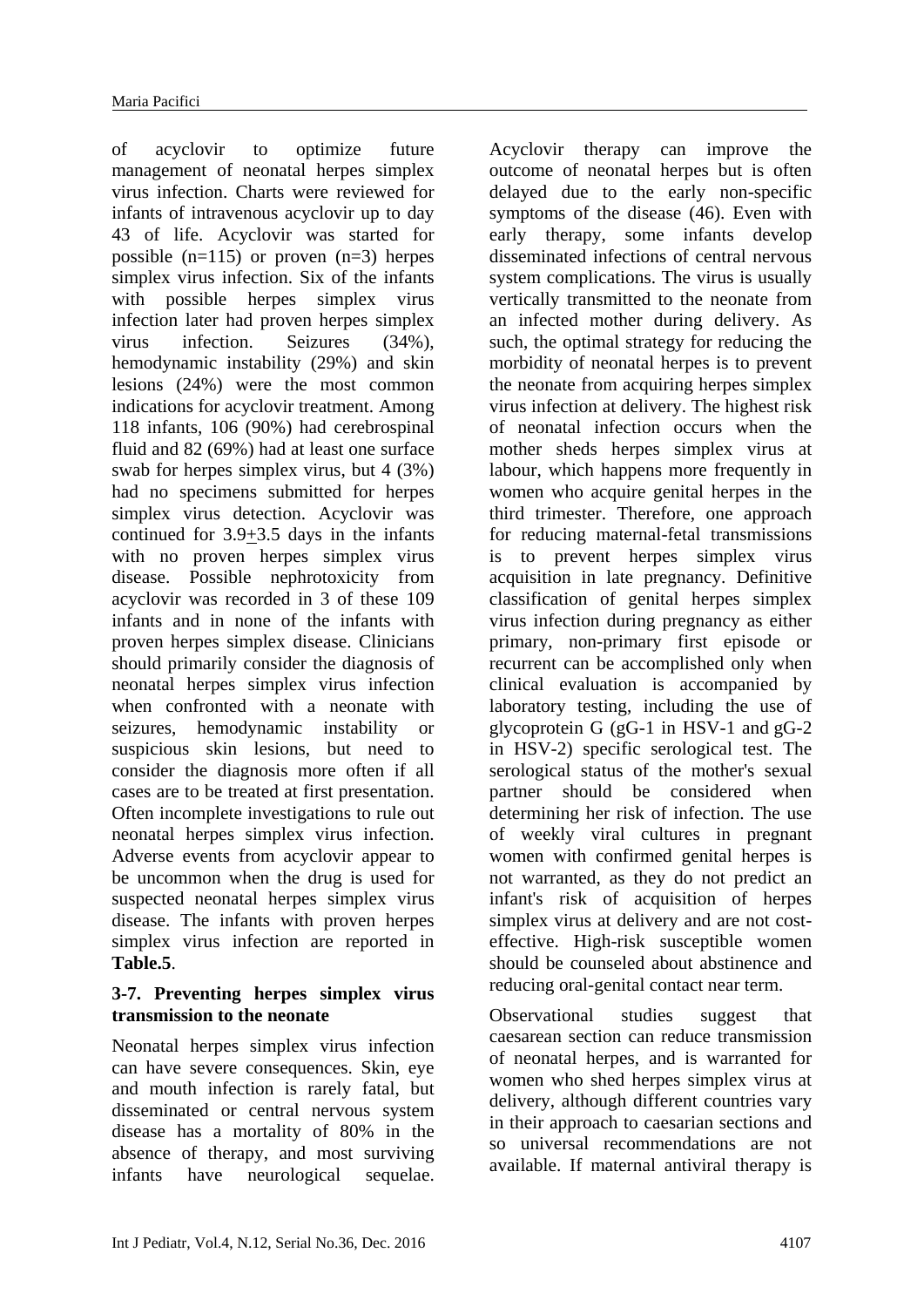considered, the potential benefits of treatment should be balanced against potential adverse outcomes for mother and fetus, although it may be warranted when the mother has severe or life-threatening disease. Studies on the use of antiviral prophylaxis in women with known recurrences at labour are continuing. Invasive fetal monitoring can increase the risk of neonatal herpes, and should only be used in herpes simplex virus type 2 seropositive women for defined obstetrical indications.

Scott et al. (48) continued evaluation of the use of acyclovir suppression in late pregnancy after first episode genital herpes simplex virus infection, using an openlabel study design. Ninety-six women diagnosed with genital herpes for the first time in the index pregnancy were prescribed suppressive acyclovir 400 mg orally three times daily from 36 weeks until delivery in an open-label fashion. Herpes cultures were obtained when patients presented for delivery. Vaginal delivery was permitted if no clinical recurrences were present; otherwise a caesarian delivery was performed.

Neonatal herpes simplex virus cultures were obtained and infants were followed clinically. Rates of clinical and asymptomatic genital herpes recurrences and caesarian delivery for genital herpes were measured, and 95% confidence intervals were calculated. In 82 patients (85%) compliant, only 1% had clinical herpes simplex virus recurrences at delivery. In an intent to treat analysis of the entire cohort, 4% had clinical recurrences (compared with 18-37% in historical controls). Asymptomatic shedding occurred in 1% of women without lesions at delivery. Two of the four clinical recurrences were herpes simplex virus-culture positive. No significant maternal or fetal side-effects were observed. In clinical practice the

majority of patients are compliant with acyclovir suppression at term. The therapy appears to be effective in reducing clinical recurrences after a first episode of genital herpes complicating a pregnancy. Acyclovir therapy in late pregnancy among women with recurrent genital herpes is effective in decreasing genital lesion frequency and subclinical viral shedding rates at delivery, thereby decreasing the need for caesarian section. Despite good adherence and increased dosing schedules, breakthrough lesions and viral shedding are still observed in some women at or near delivery. Anecdotal evidence suggests that low levels of herpes simplex virus replication at delivery may result in transmission to the neonate (50). Leung et al. (50) objectives were to determine actual maternal and fetal acyclovir levels at delivery, and time since last dose. Twentyseven patients were prescribed oral acyclovir 400 mg 3 times daily from 36 weeks' gestation until delivery. Cord blood (venous and arterial) and maternal venous blood samples were collected at delivery, and acyclovir levels were measured.

Correlations between duration of labour, and time since last acyclovir dose with acyclovir blood levels were calculated. Acyclovir levels were below the published mean steady state trough value (180 ng/ml) in 52 of venous cord samples, 55% of arterial cord samples, and 36% of maternal samples. There was a significant inverse correlation between the time since last dose and venous cord levels  $(r = -0.57)$ ,  $p=0.015$ ), arterial cord levels ( $r = -0.63$ ,  $p<0.01$ ), and maternal acyclovir levels ( $r=$  $-0.69$ , p $< 0.03$ ). Oral dosing of acyclovir in women in late pregnancy may result in insufficient levels at delivery to prevent viral shedding. Alternative approaches that incorporate acyclovir dosing through labour, either through oral or intravenous administration, should be evaluated to assess effects on viral shedding.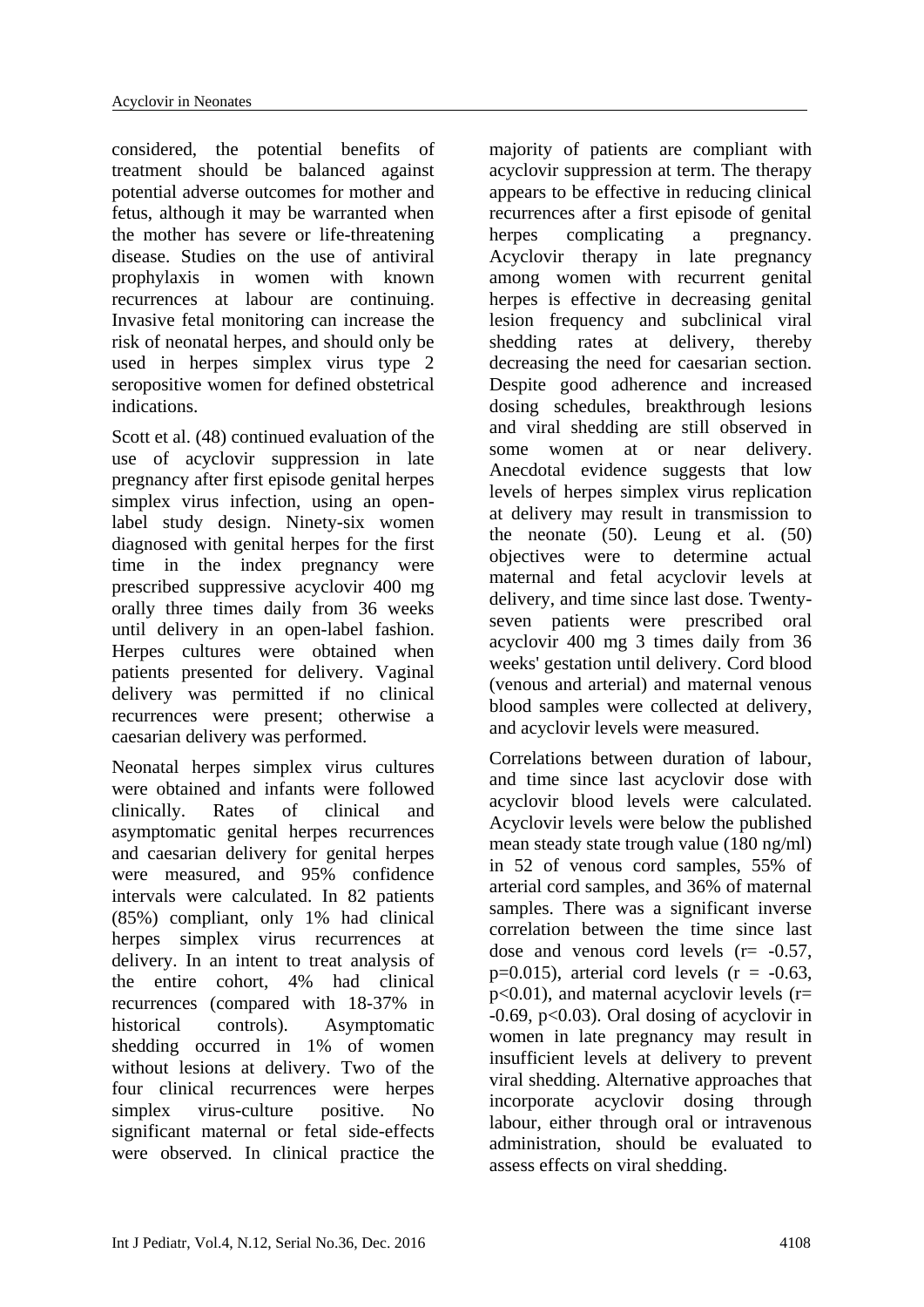|      |  |  |  |  | <b>Table-1</b> : Peak and trough plasma concentrations of acyclovir after intravenous administration of |  |
|------|--|--|--|--|---------------------------------------------------------------------------------------------------------|--|
|      |  |  |  |  | acyclovir to neonates: relationships of dosage to neonate body weight and chronologic age, by Yeager    |  |
| (28) |  |  |  |  |                                                                                                         |  |

| Daily dose of<br>acyclovir<br>(mg/kg) | Unit dosage<br>of acyclovir<br>(mg/kg) | Chronologic<br>Body weight<br>Acyclovir levels $(\mu M)$<br>age (days)<br>(grams)<br>Infant<br>Peak<br>At onset of therapy |       |                |           |           |
|---------------------------------------|----------------------------------------|----------------------------------------------------------------------------------------------------------------------------|-------|----------------|-----------|-----------|
|                                       |                                        |                                                                                                                            |       |                |           | Trough    |
| $15 \text{ mg/kg}$                    | $5 \text{ mg/kg}$                      |                                                                                                                            | 2,000 | 7              | 35-49     | $4 - 8$   |
|                                       |                                        | 2                                                                                                                          | 1,650 | 60             | $20 - 25$ | $1-2$     |
|                                       |                                        | 3                                                                                                                          | 2,609 | 5              | 60-117    | $21 - 41$ |
| $30 \frac{\text{mg}}{\text{kg}}$      | $10 \frac{\text{mg}}{\text{kg}}$       | 4                                                                                                                          | 2,310 | 8              | 50-66     | $7 - 12$  |
|                                       |                                        | 6                                                                                                                          | 2,700 | $\overline{4}$ | 51-93     | $8 - 7$   |
|                                       |                                        | $\mathcal{I}$                                                                                                              | 2,080 | 6              | 92-152    | 24-37     |
| $45 \text{ mg/kg}$                    | $15 \text{ mg/kg}$                     | 8                                                                                                                          | 4,550 | 24             | 72-87     | $7-10$    |
|                                       |                                        | 9                                                                                                                          | 880   | 25             | 136-163   | 83-129    |

Table-2: Concentrations of acyclovir ( $\mu$ M) in mothers and fetuses after 200 mg of oral acyclovir administration to mothers, by Frenkel et al. (29)

| Variables                         | Patient No. | Patient No.<br>2 | Patient No<br>3 | Patient No.<br>$\overline{4}$ | Patient No<br>5 | Patient No.<br>6 | Patient No<br>7 |
|-----------------------------------|-------------|------------------|-----------------|-------------------------------|-----------------|------------------|-----------------|
| No. of days<br>of acyclovir       | 10          | 7                | 6               | 11                            | 15              | 10               | 16              |
| Maternal<br>plasma at<br>delivery | 1.09        | 1.70             | 0.65            | 0.76                          | 0.80            | 3.51             | 1.09            |
| Cord plasma                       | 1.08        | 1.23             | 0.59            | 0.46                          | 0.67            | 2.23             | 1.02            |
| Maternal/cord<br>plasma           | 1.0         | 1.38             | 1.10            | 1.60                          | 1.19            | 1.57             | 1.07            |
| Amniotic<br>fluid                 | na          | 3.42             | 1.87            | 6.06                          | na              | na               | na              |
| Gastric<br>aspirate               | na          | 4.00             | 4.37            | 5.31                          | na              | na               | na              |
| Placenta                          | 1.31        | 6.19             | 1.34            | 1.08                          | na              | na               | na              |

na= not available.

Table-3: Peak and trough plasma acyclovir concentrations ( $\mu$ M) in neonates. Acyclovir was administered intravenously. The figures are the mean  $\pm$  SD and the range, by Hintz et al. (31)

| of<br>Number |  | Dosage         |                 | Peak             | Trough        |                |  |
|--------------|--|----------------|-----------------|------------------|---------------|----------------|--|
| neonates     |  | mg/kg per dose | Mean $\pm$ SD   | Range            | Mean $\pm$ SD | Range          |  |
|              |  |                | $30.0 + 9.9$    | $(14.3 - 50.6)$  | $5.3 + 34$    | $(1.3-11.6)$   |  |
|              |  | 10             | $61.2 \pm 18.3$ | $(38.1 - 116.8)$ | $10.1 + 8.4$  | $(1.8-41.0)$   |  |
|              |  |                | $86.1 + 23.5$   | $(51.4 - 151.7)$ | $13.8 + 11.1$ | $(3.4 - 36.5)$ |  |

SD: Standard deviation.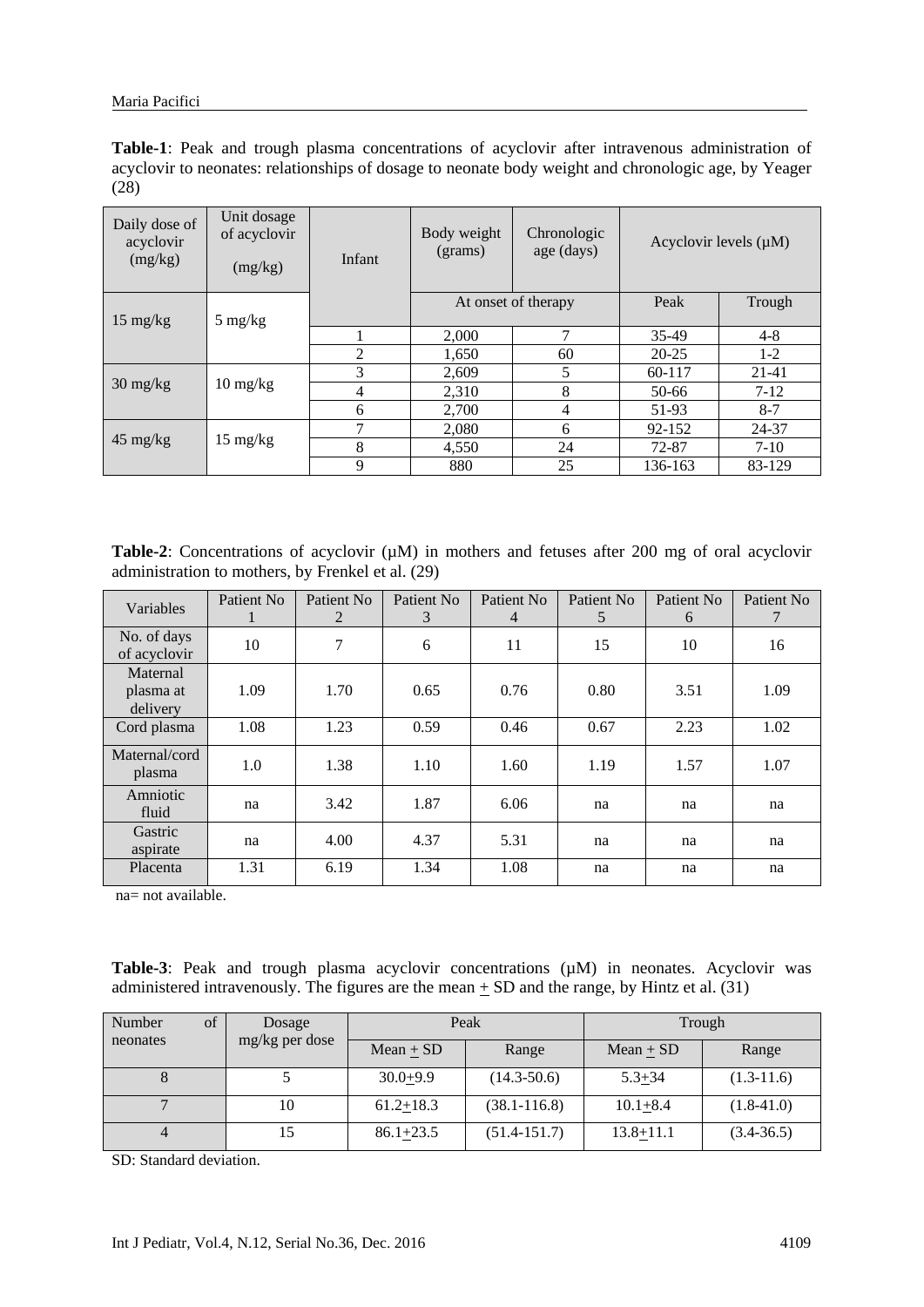| Table-4: Pharmacokinetic parameters of acyclovir following intravenous administration of acyclovir |  |  |  |
|----------------------------------------------------------------------------------------------------|--|--|--|
| to neonates, by Hintz et al. (31)                                                                  |  |  |  |

| Dosage (mg/kg)      | Patient<br>number | Clearance <sup>A</sup><br>(ml/min/1.73m <sup>2</sup> ) | Distribution volume <sup>B</sup><br>$(liter/1.73m^2)$ | Elimination half-life<br>(hours) |
|---------------------|-------------------|--------------------------------------------------------|-------------------------------------------------------|----------------------------------|
|                     |                   | 169                                                    | 30.0                                                  | 2.57                             |
| 5.0                 | 2                 | 68                                                     | 28.0                                                  | 5.67                             |
|                     | 3                 | 128                                                    | 31.0                                                  | 3.84                             |
| $Mean + SD$         |                   | $122 + 51$                                             | $30.0 + 2.0$                                          | $4.03 + 1.56$                    |
|                     |                   | 62                                                     | 17.8                                                  | 3.59                             |
| 10                  | 2                 | 102                                                    | 40.4                                                  | 5.78                             |
|                     | 3                 | 130                                                    | 28.4                                                  | 2.84                             |
| Mean $+$ SD         |                   | $98 + 34$                                              | $28.9 + 113$                                          | $4.07 + 1.53$                    |
|                     |                   | 58                                                     | 17.0                                                  | 3.64                             |
| 15                  | $\mathfrak{D}$    | 132                                                    | 28.9                                                  | 3.64                             |
|                     | 3                 | 134                                                    | 26.3                                                  | 2.44                             |
| Mean $\pm$ SD       |                   | $108 + 43$                                             | $24.1 + 6.3$                                          | $3.24 + 0.69$                    |
| Overall mean $+$ SD |                   | $109 + 39$                                             | $27.5 + 70$                                           | $3.78 + 1.21$                    |

A=Total body clearance; B=Distribution volume at steady state.

| Table-5: Infants with proven herpes simplex virus infections, by Vanderpluym et al. (49) |  |
|------------------------------------------------------------------------------------------|--|
|------------------------------------------------------------------------------------------|--|

| Gestational<br>age<br>(weeks) | Age at<br>treatment<br>(days) | Time to<br>positive<br><b>HSV</b><br>diagnosis<br>from<br>symptom<br>onset<br>(days) | Clinical<br>presentation                                                               | Site of<br>initial<br>detection           | Test       | <b>HSV</b><br>classification | Outcome <sup>A</sup>                                                                      |
|-------------------------------|-------------------------------|--------------------------------------------------------------------------------------|----------------------------------------------------------------------------------------|-------------------------------------------|------------|------------------------------|-------------------------------------------------------------------------------------------|
| 35                            | 16                            | 19                                                                                   | Skin lesions,<br>maternal<br>HSV,<br>hemodynami<br>c instability                       | <b>CSF</b>                                | <b>PCR</b> | <b>CNS</b>                   | Hearing and<br>visual<br>impairment,<br>developmen<br>t delay,<br>spastic<br>quadriplegia |
| 38                            | 6                             | 6                                                                                    | Skin lesions,<br>fever,<br>seizures,<br>coagulopathy                                   | Skin, eyes<br>and throat                  | <b>DEA</b> | Disseminated                 | Death at day<br>3 of<br>acyclovir<br>(multi-organ<br>failure)                             |
| 40                            | 9                             | 3                                                                                    | Fever,<br>lethargy,<br>poor feeding                                                    | <b>CSF</b>                                | <b>PCR</b> | <b>CNS</b>                   | Survived-no<br>follow-up                                                                  |
| 40                            | 37                            | $\overline{2}$                                                                       | Fever,<br>lethargy,<br>poor feeding                                                    | Skin,<br>mucous<br>membranes<br>and stool | Culture    | Disseminated                 | Survived-no<br>follow-up                                                                  |
| 41                            | 13                            | 9                                                                                    | Skin lesions                                                                           | Skin                                      | Culture    | <b>SEM</b>                   | Recurrent<br>HSV skin<br>lesions                                                          |
| 40                            | 11                            | 11                                                                                   | Hemodynami<br>c instability,<br>respiratory<br>distress,<br>coagulopathy<br>, seizures | Skin, eyes<br>and<br>mucous<br>membranes  | Culture    | Disseminated                 | Death at day<br>2 <sub>of</sub><br>acyclovir<br>(multi-organ<br>failure)                  |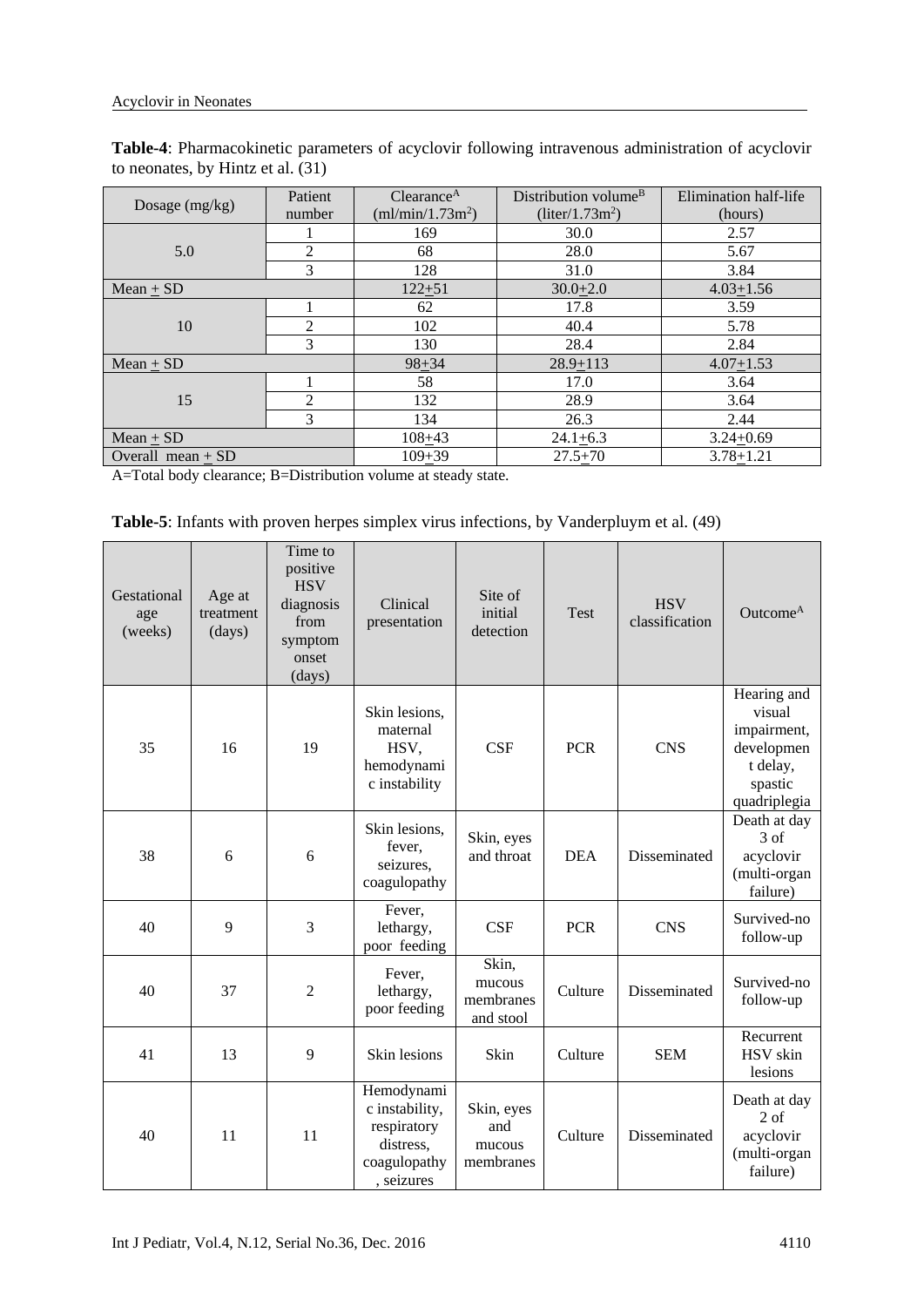| 33 | 18 | 2 | Skin lesions | Skin and<br>mucous<br>membranes | <b>DFA</b> | <b>SEM</b> | Well |
|----|----|---|--------------|---------------------------------|------------|------------|------|
| 33 | q  |   | Skin lesions | Skin and<br>mucous<br>membranes | <b>DFA</b> | <b>SEM</b> | Well |
| 34 | 21 | 2 | Skin lesion  | Skin                            | Culture    | <b>SEM</b> | Well |

HSV=herpes simplex virus; CNS=central nervous system; DFA=direct fluorescent antibody; PCR=polymerase chain reaction; SEM=skin, eye and mucous membrane. <sup>A</sup>Follow-up was incomplete as only inpatient charts were available for review.

#### **4-DISCUSSION**

 Acyclovir is a guanosine derivative with a high specificity for herpes simplex and varicella-zoster viruses. Herpes simplex virus is more susceptible than varicellazoster virus to acyclovir (51). Acyclovir inhibits viral DNA synthesis. Once acyclovir penetrates the virally infected cells, it is phosphorylated into acyclovir monophosphate by herpes simplex virus thymidine kinase and subsequently into diand triphosphate forms by cellular enzymes (12, 13). Acyclovir triphosphate is the active antiviral compound and is a selective substrate and inhibitor of the herpes simplex virus DNA polymerase (14, 15).

Acyclovir distributes widely throughout the body and enters the cerebrospinal fluid. The major route of acyclovir elimination is via glomerular filtration and tubular secretion, the mean percentage of acyclovir excreted in the urine is about 62% of the administered dose (31). Therefore, dosage adjustment is required in patients with renal dysfunction. Poor renal function causes sign of central nervous system toxicity, with lethargy, tremor and disorientation (2). Acyclovir is effective in the treatment of a number of infections caused by herpes simplex virus, including mucocutaneous, genital, and encephalitic infections, and varicellazoster infections (2). Neonatal herpes simplex virus infection can have severe consequences. Skin, eye and mouth infection is rarely fatal, but disseminated

or central nervous system disease has a mortality of 80% in the absence of therapy, and most surviving infants have neurological sequelae. Acyclovir therapy can improve the outcome of neonatal herpes simplex infection, but is often delayed due to the early non-specific symptoms of the disease (46). At each dosage, the mean trough acyclovir levels were approximately 20% of mean peak acyclovir concentrations. At the intravenous dosage of 5 mg/kg, the peak acyclovir plasma levels achievable in neonates were approximately 200 times the 50% inhibitory dose for herpes simplex virus type 1  $(0.15 \mu M)$ , 20 times that for herpes simplex virus type 2 (1.62  $\mu$ M), and 10 times that for varicella zoster virus (3.75 µM), but equal to or less than that for cytomegalovirus (30 to 200  $\mu$ M) (32).

Acyclovir can be administered intravenously or orally, when administered orally the bioavailability is 12% and oral uptake is limited and delayed. In neonates, the acyclovir half-life is 5 hours and in children over 3 months old is 2.5 hours (2). Acyclovir pharmacokinetics is accurately described by a two-compartment open model. The distribution volume at steady state is about two-thirds of the body weight. Acyclovir is 15% bound to plasma proteins. Acyclovir is concentrated in the amniotic fluid, however there is no accumulation in the fetus and the mean maternal/infant plasma ratio is 1.3 (29). Herpes simplex virus is usually vertically transmitted to the neonate from the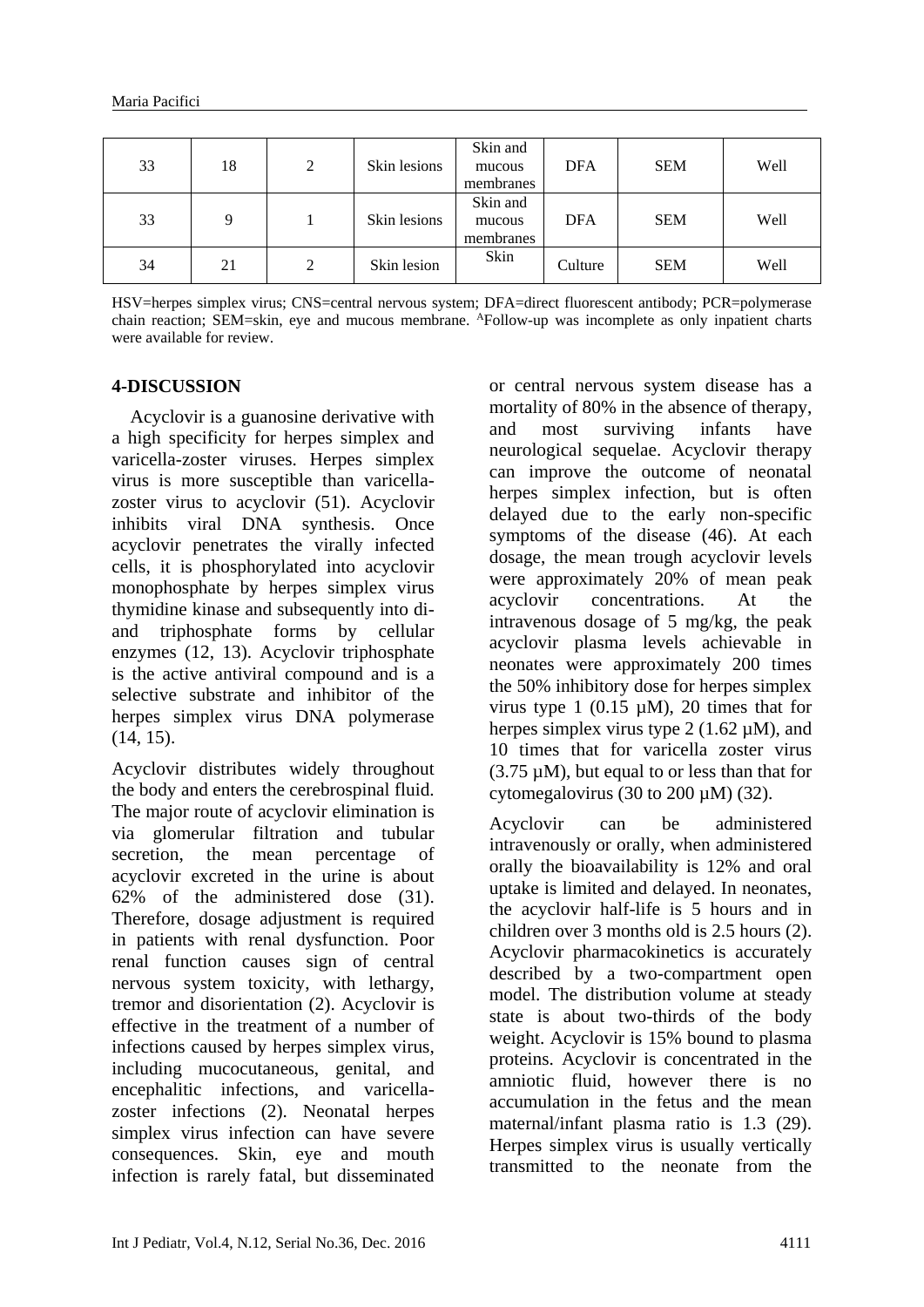infected mother during delivery. The highest risk of neonatal infection occurs when the mother sheds herpes simplex virus at labour, which happens more frequently in women who acquire genital herpes simplex infection in the third trimester of pregnancy. Observational studies suggest that caesarian section can reduce transmission of neonatal herpes simplex virus, and is warranted for women who shed herpes simplex virus at delivery. Herpes cultures should be obtained when patients present for delivery. Vaginal delivery is permitted if no clinical recurrences are present; otherwise a caesarian delivery is performed (52). In clinical practice the majority of patients are compliant with acyclovir suppression at term. Women with genital herpes for the first time in the index pregnancy may be treated with acyclovir 400 mg orally three times daily from 36 weeks of pregnancy until delivery. The therapy appears to be effective in reducing clinical recurrences after a first episode of genital herpes complicating a pregnancy. Acyclovir therapy in late pregnancy among women with recurrent genital herpes is effective, thereby decreasing the need for caesarian section (49).

Owing to the ease of acyclovir administration and dosage adjustment, the oral suspension is also used in children. The recommended oral dosage in neonates is 100 mg four times a day quater in die (q.i.d.) for herpes simplex virus infections and 200 mg (q.i.d.) for varicella-zoster virus infections. In the latter case the total dose should be less than 800 mg (2). Oral acyclovir is also effective for the prevention of cutaneous recurrences after herpes simplex virus type 2 disease of the skin, eyes, and mount at a dose of 300  $mg/m^2$ every 8 hours (53). The bioavailability of acyclovir administered as an oral suspension is about 12%. This value is in the range of bioavailability values estimated for adults (20% for the

200-mg dose, 12% for the 800-mg dose) (53). From a practical point of view, it implies that for an oral dosing regimen, mean acyclovir concentrations are about 8 times lower than an intravenous administration to the same patients, so that doses administered by the oral route must be about 8 times higher than those administered by the intravenous route to ensure the same exposure (36).

# **5- CONCLUSION**

 In conclusion, acyclovir inhibits viral DNA synthesis. It is active against herpes simplex virus types 1 and 2 and against varicella-zoster virus infections. Acyclovir has no effect on dormant viruses and needs to be given early to influence viral replication. Acyclovir may be administered intravenously or orally. When administered orally, the bioavailability is 12%. The half-life of acyclovir is 5 hours in neonates and is 2.5 hours in children over 3 months old. Acyclovir distributes throughout the body and reaches cerebral spinal fluid concentrations 30 to 50% of serum concentrations. In neonates, the dose of acyclovir is 20 mg/kg every eight hours for 14 days given intravenously by syringe pump over one hour. The mean trough acyclovir levels were approximately 20% of mean peak acyclovir concentrations.

At the dosage of 5 mg/kg, the peak acyclovir plasma levels achievable in neonates were approximately 200 times the 50% inhibitory dose for herpes simplex virus type 1 (0.15  $\mu$ M), 20 times that for herpes simplex virus type 2 (1.62  $\mu$ M), and 10 times that for varicella zoster virus (3.75 µM), but equal to or less than that for cytomegalovirus (30 to 200  $\mu$ M). There is a large interindividual variation in the neonate of acyclovir serum concentrations. Acyclovir binds to plasma proteins at a rate of 15%. Acyclovir is transmitted vertically from the infected pregnant women to the neonate. The highest risk of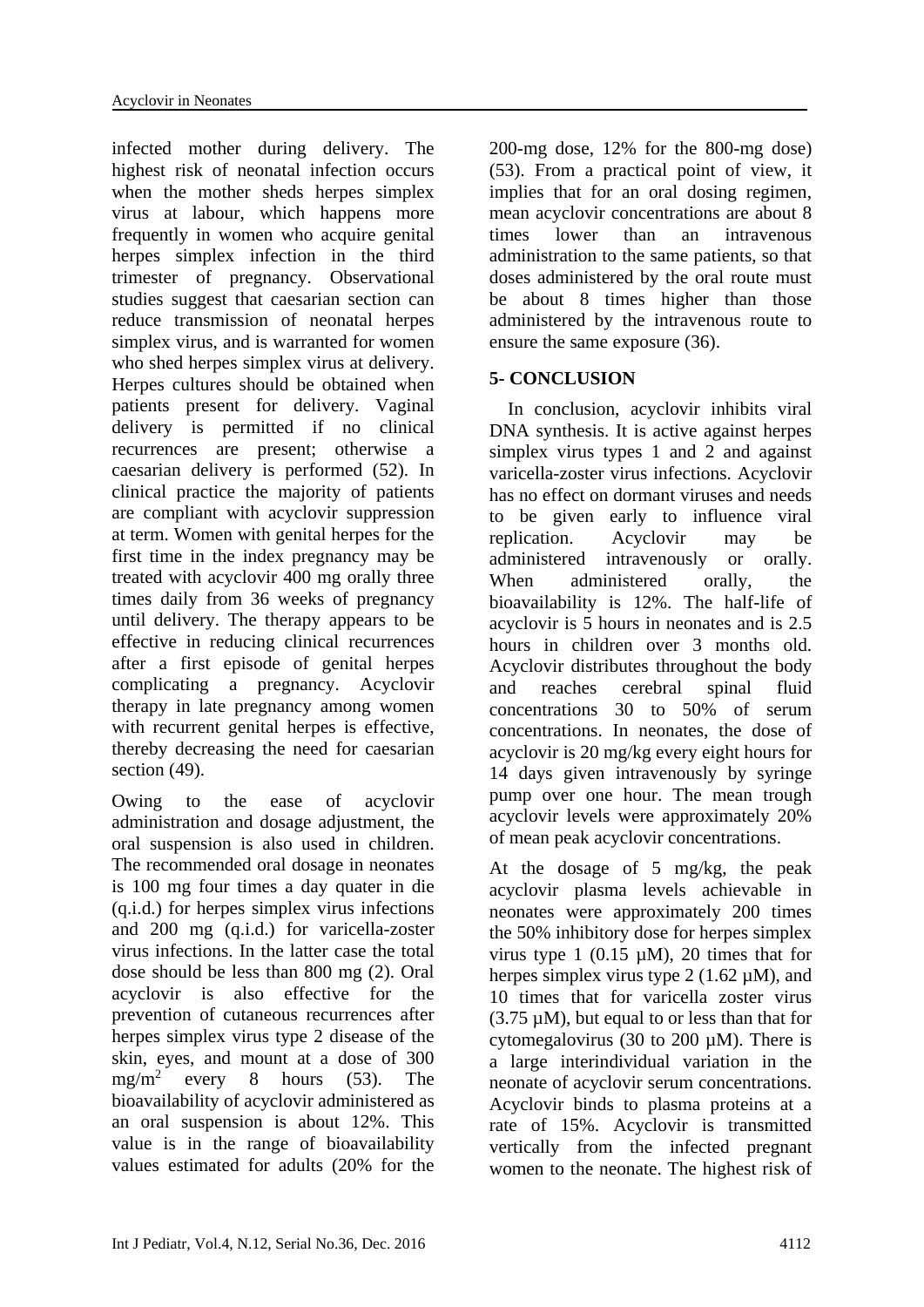neonatal infection occurs when the mother sheds herpes simplex virus at labour, which happens more frequently in women who acquire genital herpes in the third trimester of pregnancy. To avoid the transmission of herpes simplex virus to neonates it has been suggested administrating 400 mg acyclovir orally three times daily from 36 weeks until delivery. Alternatively, a caesarian section can be performed to avoid the infection of neonates born to mothers with genital herpes simplex virus.

#### **6- CONFLICT OF INTERESTS**

Prof. Gian Maria Pacifici declares no conflicts of financial interest in any product or service mentioned in the manuscript, including grants, equipment, medications, employments, gifts and honoraria.

#### **7- ACKNOWLEGMENTS**

The author thanks Dr. Patrizia Ciucci and Dr. Francesco Varricchio of the Medical Library of the University of Pisa for retrieving the scientific literature.

#### **8- REFERENCES**

1. Acosta EP and Flexner C. Antiviral agents (Nonretroviral). In Goodman & Gilman. The Pharmacological Basis of Therapeutics. Twelfth edition. Brunton L, Chanber B and Knollman B Eds. Mc Graw Hill: New York; 2011. P. 1594-95.

2. Neonatal Formulary. Seventh edition. John Wiley & Sons, Limited European Distribution Centre New Era Estate, Oldlands Way Bognor Regis, West Sussex, PO22 9NQ: UK; 2015. P. 58-59.

3. Elion GB, Furman PA, Fyfe JA, de Miranda P, Beauchamp L, Schaeffer HJ. Rev Med Virol. 1999; 9(3):147-52. [The selectivity of](http://www.ncbi.nlm.nih.gov/pubmed/10479776)  [action of an antiherpetic agent, 9-\(2](http://www.ncbi.nlm.nih.gov/pubmed/10479776) [hydroxyethoxymethyl\) guanine. Reproduced](http://www.ncbi.nlm.nih.gov/pubmed/10479776)  [from Proc. Natl. Acad. Sci. USA 1977; 74,](http://www.ncbi.nlm.nih.gov/pubmed/10479776)  [5716-20.](http://www.ncbi.nlm.nih.gov/pubmed/10479776)

4. [Schaeffer HJ,](http://www.ncbi.nlm.nih.gov/pubmed/?term=Schaeffer%20HJ%5BAuthor%5D&cauthor=true&cauthor_uid=205792) [Beauchamp L,](http://www.ncbi.nlm.nih.gov/pubmed/?term=Beauchamp%20L%5BAuthor%5D&cauthor=true&cauthor_uid=205792) [de Miranda P,](http://www.ncbi.nlm.nih.gov/pubmed/?term=de%20Miranda%20P%5BAuthor%5D&cauthor=true&cauthor_uid=205792) [Elion GB,](http://www.ncbi.nlm.nih.gov/pubmed/?term=Elion%20GB%5BAuthor%5D&cauthor=true&cauthor_uid=205792) [Bauer DJ,](http://www.ncbi.nlm.nih.gov/pubmed/?term=Bauer%20DJ%5BAuthor%5D&cauthor=true&cauthor_uid=205792) [Collins P.](http://www.ncbi.nlm.nih.gov/pubmed/?term=Collins%20P%5BAuthor%5D&cauthor=true&cauthor_uid=205792) 9-(2hydroxyethoxymethyl) guanine activity against viruses of the herpes group. [Nature](http://www.ncbi.nlm.nih.gov/pubmed/?term=schaeffer+hj+1978) 1978; 272(5654):583-5.

5. Schaeffer HJ. [Acyclovir chemistry and](http://www.ncbi.nlm.nih.gov/pubmed/6285730)  [spectrum of activity.](http://www.ncbi.nlm.nih.gov/pubmed/6285730) Am J Med 1982; 73(1A):4-6.

6. [Biron KK,](http://www.ncbi.nlm.nih.gov/pubmed/?term=Biron%20KK%5BAuthor%5D&cauthor=true&cauthor_uid=6252836) [Elion GB.](http://www.ncbi.nlm.nih.gov/pubmed/?term=Elion%20GB%5BAuthor%5D&cauthor=true&cauthor_uid=6252836) In vitro susceptibility of varicella-zoster virus to acyclovir. [Antimicrob Agents Chemother](http://www.ncbi.nlm.nih.gov/pubmed/?term=biron+kk%2C+elion+gb+1980) 1980; 18(3):443-7.

7. Crumpacker CS, Schnipper LE, Zaia JA, Levin MJ. [Growth inhibition by](http://www.ncbi.nlm.nih.gov/pubmed/230783) [acycloguanosine of herpesviruses isolated](http://www.ncbi.nlm.nih.gov/pubmed/230783)  [from human infections.](http://www.ncbi.nlm.nih.gov/pubmed/230783) Antimicrob Agents Chemother 1979; 15(5):642-5.

8. Jamieson AT, Gentry GA, Subak-Sharpe JH. [Induction of both thymidine and](http://www.ncbi.nlm.nih.gov/pubmed/4372299)  [deoxycytidine kinase activity by herpes](http://www.ncbi.nlm.nih.gov/pubmed/4372299)  [viruses.](http://www.ncbi.nlm.nih.gov/pubmed/4372299) J Gen Virol 1974; 24(3):465-80.

9. [Mar EC,](http://www.ncbi.nlm.nih.gov/pubmed/?term=Mar%20EC%5BAuthor%5D&cauthor=true&cauthor_uid=231586) [Huang ES.](http://www.ncbi.nlm.nih.gov/pubmed/?term=Huang%20ES%5BAuthor%5D&cauthor=true&cauthor_uid=231586) Comparative study of herpes group virus-induced DNA polymerases. [Intervirology](http://www.ncbi.nlm.nih.gov/pubmed/?term=Mar+ec+and+Huang+es+1979) 1979; 12(2):73-83.

10. [Perera PA,](http://www.ncbi.nlm.nih.gov/pubmed/?term=Perera%20PA%5BAuthor%5D&cauthor=true&cauthor_uid=4315978) [Morrison JM.](http://www.ncbi.nlm.nih.gov/pubmed/?term=Morrison%20JM%5BAuthor%5D&cauthor=true&cauthor_uid=4315978) Evidence for the induction of a new deoxycytidine kinase in cells infected with herpes virus. [Biochem J](http://www.ncbi.nlm.nih.gov/pubmed/?term=Perera+and+Morrison+1970) 1970; 117(2): 21P-22P.

11. Thouless ME, Skinner GR. [Differences in](http://www.ncbi.nlm.nih.gov/pubmed/4330792)  [the properties of thymidine kinase produced in](http://www.ncbi.nlm.nih.gov/pubmed/4330792)  [cells infected with type 1 and type 2 herpes](http://www.ncbi.nlm.nih.gov/pubmed/4330792)  [virus.](http://www.ncbi.nlm.nih.gov/pubmed/4330792) J Gen Virol 1971; 12(2):195-7.

12. Elion GB. [Mechanism of action and](http://www.ncbi.nlm.nih.gov/pubmed/6285736)  [selectivity of acyclovir.](http://www.ncbi.nlm.nih.gov/pubmed/6285736) Am J Med 1982; 73(1A):7-13.

13. [Miller WH,](http://www.ncbi.nlm.nih.gov/pubmed/?term=Miller%20WH%5BAuthor%5D&cauthor=true&cauthor_uid=6248551) [Miller RL.](http://www.ncbi.nlm.nih.gov/pubmed/?term=Miller%20RL%5BAuthor%5D&cauthor=true&cauthor_uid=6248551) Phosphorylation of acyclovir (acycloguanosine) monophosphate by GMP kinase. [J Biol Chem](http://www.ncbi.nlm.nih.gov/pubmed/?term=miller+wh%2C+miller+rl+1980) 1980; 255(15):7204-7.

14. [Furman PA,](http://www.ncbi.nlm.nih.gov/pubmed/?term=Furman%20PA%5BAuthor%5D&cauthor=true&cauthor_uid=232189) [St Clair MH,](http://www.ncbi.nlm.nih.gov/pubmed/?term=St%20Clair%20MH%5BAuthor%5D&cauthor=true&cauthor_uid=232189) [Fyfe JA,](http://www.ncbi.nlm.nih.gov/pubmed/?term=Fyfe%20JA%5BAuthor%5D&cauthor=true&cauthor_uid=232189) [Rideout JL,](http://www.ncbi.nlm.nih.gov/pubmed/?term=Rideout%20JL%5BAuthor%5D&cauthor=true&cauthor_uid=232189) [Keller PM,](http://www.ncbi.nlm.nih.gov/pubmed/?term=Keller%20PM%5BAuthor%5D&cauthor=true&cauthor_uid=232189) [Elion GB.](http://www.ncbi.nlm.nih.gov/pubmed/?term=Elion%20GB%5BAuthor%5D&cauthor=true&cauthor_uid=232189) Inhibition of herpes simplex virus-induced DNA polymerase activity and viral DNA replication by 9-(2-hydroxyethoxymethyl) guanine and its triphosphate. [J Virol](http://www.ncbi.nlm.nih.gov/pubmed/?term=Furman+pa+1979) 1979; 32(1):72-7.

15. [St Clair MH,](http://www.ncbi.nlm.nih.gov/pubmed/?term=St%20Clair%20MH%5BAuthor%5D&cauthor=true&cauthor_uid=7192534) [Furman PA,](http://www.ncbi.nlm.nih.gov/pubmed/?term=Furman%20PA%5BAuthor%5D&cauthor=true&cauthor_uid=7192534) [Lubbers CM,](http://www.ncbi.nlm.nih.gov/pubmed/?term=Lubbers%20CM%5BAuthor%5D&cauthor=true&cauthor_uid=7192534) [Elion GB.](http://www.ncbi.nlm.nih.gov/pubmed/?term=Elion%20GB%5BAuthor%5D&cauthor=true&cauthor_uid=7192534) Inhibition of cellular alpha and virally induced deoxyribonucleic acid polymerases by the triphosphate of acyclovir.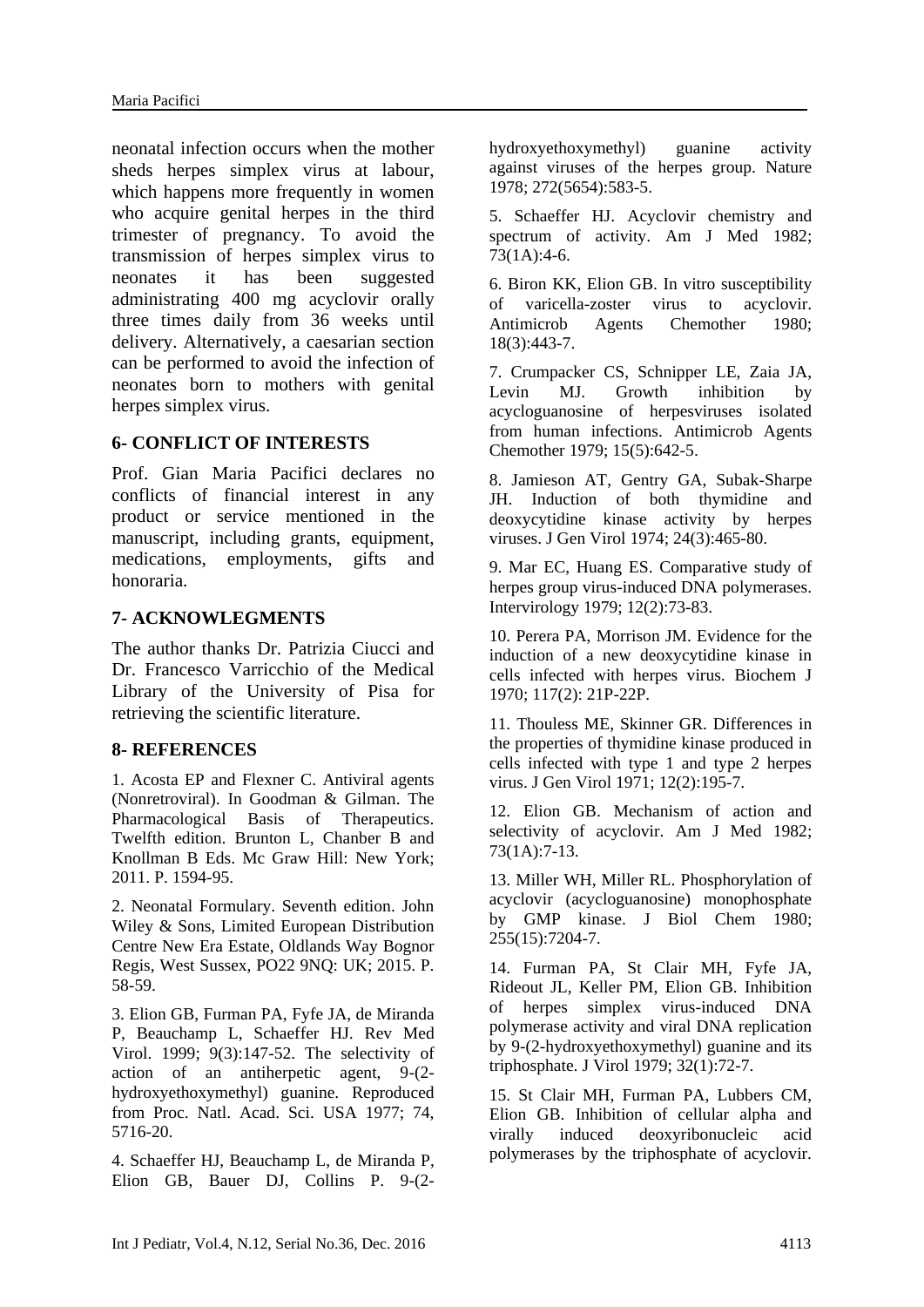[Antimicrob Agents Chemother](http://www.ncbi.nlm.nih.gov/pubmed/?term=st+claire+mh+1980) 1980; 18(5):741-5.

16. [Centifanto YM,](http://www.ncbi.nlm.nih.gov/pubmed/?term=Centifanto%20YM%5BAuthor%5D&cauthor=true&cauthor_uid=225135) [Kaufman HE.](http://www.ncbi.nlm.nih.gov/pubmed/?term=Kaufman%20HE%5BAuthor%5D&cauthor=true&cauthor_uid=225135) 9-(2 hydroxyethoxymethyl) guanine as an inhibitor of herpes simplex virus replication. [Chemotherapy.](http://www.ncbi.nlm.nih.gov/pubmed/?term=Centifano+and+Kaufman+1979) 1979; 25(5):279-81.

17. [Soike KF,](http://www.ncbi.nlm.nih.gov/pubmed/?term=Soike%20KF%5BAuthor%5D&cauthor=true&cauthor_uid=6285700) [Gerone PJ.](http://www.ncbi.nlm.nih.gov/pubmed/?term=Gerone%20PJ%5BAuthor%5D&cauthor=true&cauthor_uid=6285700) Acyclovir in the treatment of simian varicella virus infection of the African green monkey. [Am J Med](http://www.ncbi.nlm.nih.gov/pubmed/?term=soike+and+gerone+1982) 1982; 73(1A):112-17.

18. Pagano JS, Datta AK. [Perspectives on](http://www.ncbi.nlm.nih.gov/pubmed/6285710)  [interactions of acyclovir with Epstein-Barr and](http://www.ncbi.nlm.nih.gov/pubmed/6285710)  [other herpes viruses.](http://www.ncbi.nlm.nih.gov/pubmed/6285710) Am J Med 1982; 73(1A):18-26.

19. Corey L, Benedetti JK, Critchlow CW, Remington MR, Winter CA, Fahnlander AL, et al. [Double-blind controlled trial of topical](http://www.ncbi.nlm.nih.gov/pubmed/7048919)  [acyclovir in genital herpes simplex virus](http://www.ncbi.nlm.nih.gov/pubmed/7048919)  [infections.](http://www.ncbi.nlm.nih.gov/pubmed/7048919) Am J Med 1982; 73(1A):326-34.

20. Jones BR, Coster DJ, Fison PN, Thompson GM, Cobo LM, Falcon MG. [Efficacy of](http://www.ncbi.nlm.nih.gov/pubmed/84900)  [acycloguanosine \(Wellcome 248U\) against](http://www.ncbi.nlm.nih.gov/pubmed/84900)  [herpes-simplex corneal ulcers.](http://www.ncbi.nlm.nih.gov/pubmed/84900) Lancet 1979; 1(8110):243-4.

21. Whitley R, Barton N, Collins E, Whelchel J, Diethelm AG. [Mucocutaneous herpes](http://www.ncbi.nlm.nih.gov/pubmed/7048915)  simplex virus infections in [immunocompromised patients. A model for](http://www.ncbi.nlm.nih.gov/pubmed/7048915)  [evaluation of topical antiviral](http://www.ncbi.nlm.nih.gov/pubmed/7048915) agents. Am J Med 1982; 73(1A):236-40.

22. Straus SE, Smith HA, Brickman C, de Miranda P, McLaren C, Keeney RE. [Acyclovir](http://www.ncbi.nlm.nih.gov/pubmed/7059087)  [for chronic mucocutaneous herpes simplex](http://www.ncbi.nlm.nih.gov/pubmed/7059087)  [virus infection in immunosuppressed patients.](http://www.ncbi.nlm.nih.gov/pubmed/7059087) Ann Intern Med 1982; 96(3):270-7.

23. Meyers JD, Wade JC, Mitchell CD, Saral R, Lietman PS, Durack DT, et al. [Multicenter](http://www.ncbi.nlm.nih.gov/pubmed/7048914)  [collaborative trial of intravenous acyclovir for](http://www.ncbi.nlm.nih.gov/pubmed/7048914)  [treatment of mucocutaneous herpes simplex](http://www.ncbi.nlm.nih.gov/pubmed/7048914)  [virus infection in the immunocompromised](http://www.ncbi.nlm.nih.gov/pubmed/7048914)  [host.](http://www.ncbi.nlm.nih.gov/pubmed/7048914) Am J Med 1982; 73(1A):229-35.

24. Mitchell CD, Bean B, Gentry SR, Groth KE, Boen JR, Balfour HH Jr. [Acyclovir](http://www.ncbi.nlm.nih.gov/pubmed/6113352)  [therapy for mucocutaneous herpes simplex](http://www.ncbi.nlm.nih.gov/pubmed/6113352)  [infections in immunocompromised patients.](http://www.ncbi.nlm.nih.gov/pubmed/6113352) Lancet 1981; 1(8235):1389-92.

25. Saral R, Burns WH, Laskin OL, Santos GW, Lietman PS. [Acyclovir prophylaxis of](http://www.ncbi.nlm.nih.gov/pubmed/6264292)  [herpes-simplex-virus infections.](http://www.ncbi.nlm.nih.gov/pubmed/6264292) N Engl J Med 1981; 305(2):63-7.

26. Spector SA, Hintz M, Wyborny C, Connor JD, Keeney RE, Liao S. [Treatment of herpes](http://www.ncbi.nlm.nih.gov/pubmed/6285719)  [virus infections in immunocompromised](http://www.ncbi.nlm.nih.gov/pubmed/6285719)  [patients with acyclovir by continuous](http://www.ncbi.nlm.nih.gov/pubmed/6285719)  [intravenous infusion.](http://www.ncbi.nlm.nih.gov/pubmed/6285719) Am J Med 1982; 73(1A):275-80.

27. Young TE and Mangum B. NEOFAX. Twenty-third edition. Antimicrobials. 2010. P. 2-3.

28. Yeager AS. [Use of acyclovir](http://www.ncbi.nlm.nih.gov/pubmed/6285712) in premature [and term](http://www.ncbi.nlm.nih.gov/pubmed/6285712) neonates. Am J Med 1982; 73(1A):205-9.

29. Frenkel LM, Brown ZA, Bryson YJ, Corey L, Unadkat JD, Hensleigh PA, et al. [Pharmacokinetics of acyclovir in the term](http://www.ncbi.nlm.nih.gov/pubmed/1847004)  [human pregnancy and neonate.](http://www.ncbi.nlm.nih.gov/pubmed/1847004) Am J Obstet Gynecol 1991; 164(2):569-76.

30. Lietman PS. [Acyclovir clinical](http://www.ncbi.nlm.nih.gov/pubmed/7048912)  [pharmacology. An overview.](http://www.ncbi.nlm.nih.gov/pubmed/7048912) Am J Med 1982; 73(1A):193-6.

31. Hintz M, Connor JD, Spector SA, Blum MR, Keeney RE, Yeager AS. [Neonatal](http://www.ncbi.nlm.nih.gov/pubmed/6285713)  [acyclovir pharmacokinetics in patients with](http://www.ncbi.nlm.nih.gov/pubmed/6285713)  [herpes virus infections.](http://www.ncbi.nlm.nih.gov/pubmed/6285713) Am J Med 1982; 73(1A):210-4.

32. Crumpacker CS, Schnipper LE, Zaia JA, Levin MJ. Growth inhibition by [acycloguanosine of herpesviruses isolated](https://www.ncbi.nlm.nih.gov/pubmed/230783)  [from human infections.](https://www.ncbi.nlm.nih.gov/pubmed/230783) Antimicrob Agents Chemother 1979;15(5):642-5.

33. de Miranda P, Whitley RJ, Blum MR, Keeney RE, Barton N, Cocchetto DM, et al. [Acyclovir kinetics after intravenous infusion.](https://www.ncbi.nlm.nih.gov/pubmed/227639) Clin Pharmacol Ther 1979;26(6):718-28.

34. Spector SA, Connor JD, Hintz M, Quinn RP, Blum MR, Keeney RE. [Single-dose](https://www.ncbi.nlm.nih.gov/pubmed/7247383)  [pharmacokinetics of acyclovir.](https://www.ncbi.nlm.nih.gov/pubmed/7247383) Antimicrob Agents Chemother 1981;19(4):608-12.

35. de Miranda P, Good SS, Laskin OL, Krasny HC, Connor JD, Lietman PS. [Disposition of intravenous radioactive](https://www.ncbi.nlm.nih.gov/pubmed/7297024)  [acyclovir.](https://www.ncbi.nlm.nih.gov/pubmed/7297024) Clin Pharmacol Ther 1981;30(5):662-72.

36. Tod M, Lokiec F, Bidault R, De Bony F, Petitjean O, Aujard Y. [Pharmacokinetics of](http://www.ncbi.nlm.nih.gov/pubmed/11120958)  [oral acyclovir in neonates and in infants: a](http://www.ncbi.nlm.nih.gov/pubmed/11120958)